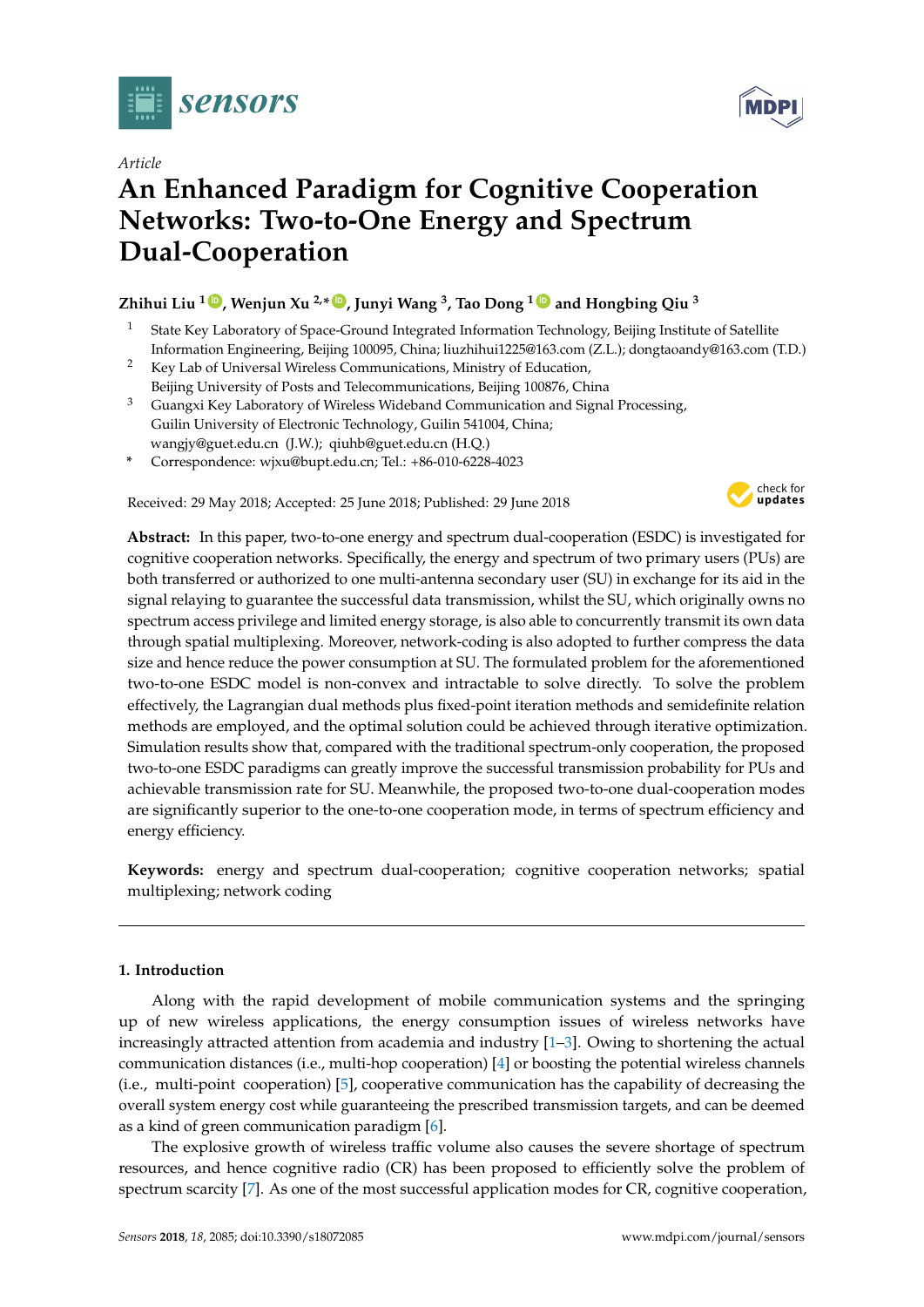which is capable of combining the superiorities of both CR and cooperation, is becoming a research hotspot [\[8–](#page-20-6)[10\]](#page-20-7). The basic idea of cognitive cooperation is spectrum cooperation also referred to asspectrum lease, between primary users (PUs) and secondary users (SUs), resulting in a win–win solution for both sides. That is, SUs are allowed to utilize the licensed spectrum resource, in exchange for assisting PUs in forwarding data to the intended receivers. In return, SUs can also transmit their own data over the licensed spectrum, in the premise that the transmission requirements for PUs are strictly satisfied.

Via spectrum cooperation, a spectrum resource is authorized to SUs for cooperative transmission opportunities. By revisiting the Shannon's capacity formula  $C = W \log(1 + P/N)$  [\[11\]](#page-20-8), it is observed that, in order to strengthen the cooperative transmission ability of SUs, aside from the spectrum cooperation to increase the bandwidth *W*, raising the signal power *P* may be another approach to attain the higher capacity *C*. This inspires the basic concept of energy cooperation, i.e., a portion of PUs' energy is transferred to SUs for cooperative transmission opportunities. In general, the energy transfer process can be wireless or wired [\[12,](#page-20-9)[13\]](#page-20-10). For convenience, however, wireless power transfer (WPT) is preferred to support remote energy charging for SUs in a more steerable manner [\[14\]](#page-20-11). Through energy cooperation, energy resources are appropriately transferred from PUs to SUs, and the latter usually owns the better transmission conditions for the receivers, i.e., primary receivers (PRs) and secondary receivers (SRs). Thus, energy cooperation enables the energy trade-off between primary transmission and secondary transmission, and has the potential to achieve the higher energy efficiency.

SUs are often more energy-hungry in cognitive cooperation networks, due to not only data transmission for themselves, but also data forwarding for PUs. In addition, energy cooperation and spectrum cooperation can increase the transmission capacity of SUs from two distinct points of supplementing the bandwidth *W* and the signal power *P*, respectively. Energy and spectrum dual-cooperation (ESDC) is beginning to be studied for CR networks [\[15](#page-20-12)[,16\]](#page-20-13). The authors in [\[15\]](#page-20-12) first study this kind of dual-cooperation, and simultaneous wireless information and power transfer (SWIPT) is adopted to harvest energy from radio frequency (RF) signals along with traditional information reception [\[17\]](#page-20-14). In [\[15\]](#page-20-12), the energy harvesting at the SU is implemented using either time splitting (TS) or power splitting (PS) [\[18](#page-20-15)[,19\]](#page-20-16). They derive the optimal beamforming solution at the SU, and further verify that the PS protocol can achieve a larger rate region than the TS protocol. The work [\[16\]](#page-20-13) further proposes a novel system model based on the TS-plus-PS protocol, and maximizes the achievable throughput of the SU by jointly optimizing time-division proportions, the PS factor and the transmit vectors at the SU.

The above research is confined to the one-to-one cooperation model, where one PU and one SU come into the agreement about how to perform spectrum allocation and energy transfer to satisfy the individual benefits, i.e., the rate requirements. In practical CR scenarios, the SU is usually able to cooperate with multiple PUs simultaneously to obtain the more energy and spectrum resource replenishment, especially when the SU is equipped with multiple antennas and enabled to receive/transmit signals from/to multiple PUs through spatial multiplexing [\[20,](#page-20-17)[21\]](#page-20-18). Therefore, in this paper, an enhanced three-party (two PUs and one multi-antenna SU) cooperation model is considered, referred to as two-to-one ESDC model. Compared to the existing one-to-one model, such a two-to-one cooperation model will explicitly lead to the greener networking, since the energy and spectrum balance among three parties, no longer two parties, is empowered to increase the energy efficiency considerably. We will study how the multi-antenna SU performs ESDC effectively by using spectrum leasing and power splitting, i.e., how to design the PS factor and beamforming vectors to make the best use of the cooperated energy and spectrum resource.

First of all, different from our previous work of amplify-and-forward cooperative mode [\[22\]](#page-21-0), we focus on the decode-and-forward (DF) cooperative mode [\[23\]](#page-21-1), i.e., the information of two PUs is first decoded, and then forwarded, with SU's energy and harvested energy, to the intended receivers through different precoding vectors. The considered problem is formulated with the aim of maximizing the achievable transmission rate of the SU by optimizing the PS factor and precoding vectors at the SU,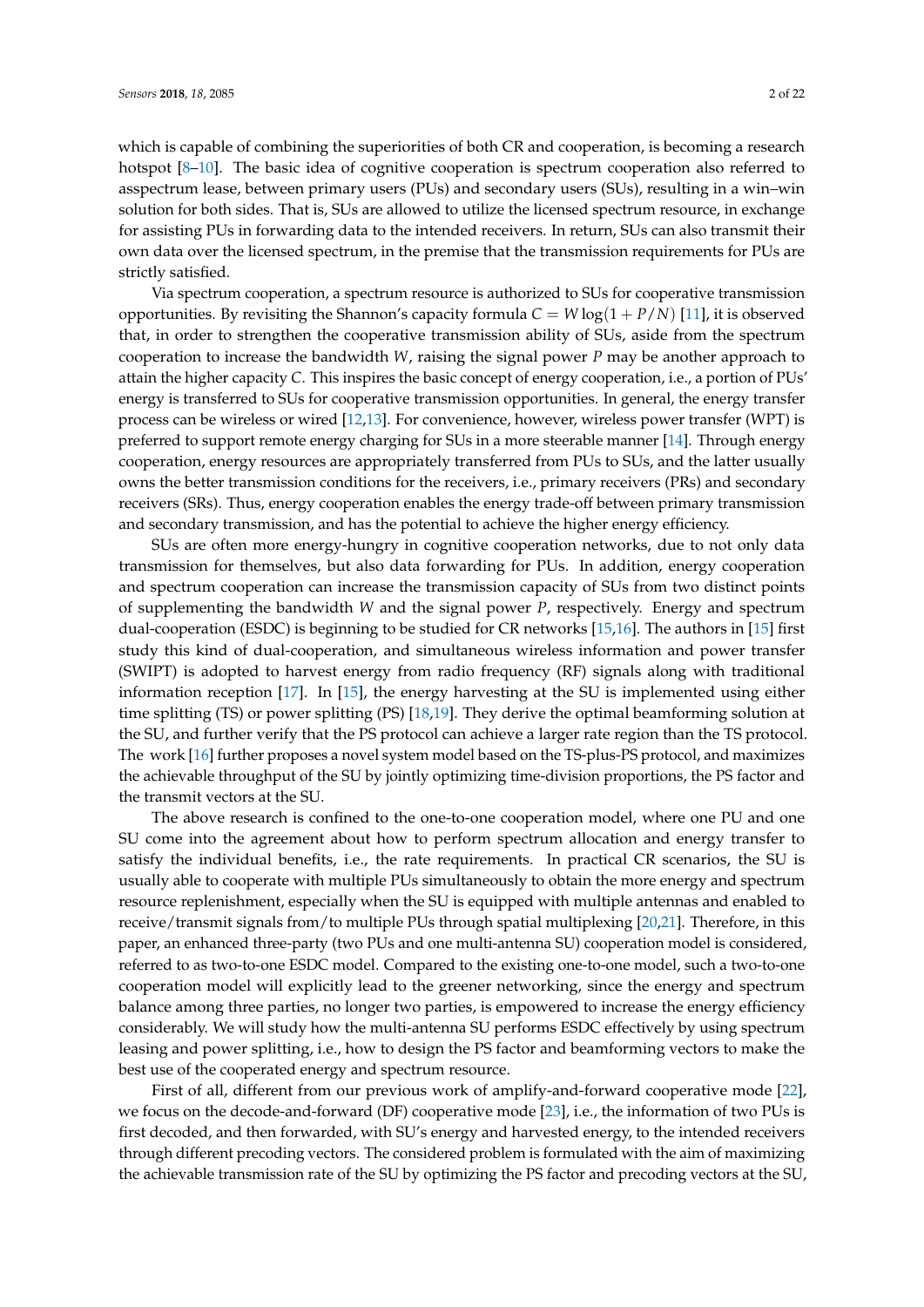provided that the minimum transmission rate requirements are guaranteed for both PUs and the total power consumption at the SU is not more than the available power, i.e., the maximal battery power plus the harvested power from RF signals. By analyzing the characteristic of the problem at hand, and leveraging dual methods as well as fixed-point iteration methods, the optimal solutions are derived for this two-to-one ESDC problem.

Moreover, inspired by the idea of network coding (NC) [\[24](#page-21-2)[–26\]](#page-21-3), in the case of insufficient spatial degree of freedom (DoF) and symmetrical primary transmissions, an NC-assisted two-to-one ESDC model is further proposed for cognitive cooperation networks to improve the cooperative transmission capability, and hence increase the energy utilization efficiency. Specifically, for symmetrical primary transmissions, two primary transmit–receive pairs form a butterfly network topology, and NC is adopted at the secondary transmitter, i.e., recoding the decoded data of two PUs into one stream through the exclusive or (XOR) operation. operation and broadcasts it to two primary receivers, to further reduce the energy consumption for primary signals' forwarding. For this formulated problem, the semi-definite programming (SDP) and rank-reduction technology are employed to combat the intractable non-convexity and achieve the optimal PS factor and precoding vectors.

Note that the two-to-one spectrum-only cooperation model has been preliminarily studied in our previous work [\[20](#page-20-17)[,21\]](#page-20-18) for flat-fading channel model and spectrum-selective channel model respectively, in which the frequency-division cooperation [\[27\]](#page-21-4) is used to improve the transmission quality of service (QoS) for both PUs and SU. The authors in [\[28,](#page-21-5)[29\]](#page-21-6) have also investigated the spectrum leasing problem in a similar spectrum-only cooperation model. The work [\[28\]](#page-21-5) focuses on designing the cooperative strategy at the side of PUs based on the frequency-division cooperation, while [\[29\]](#page-21-6) concentrates on how to select cooperative SUs for each PU and how to design time allocation for each authorized spectrum band on a basis of the time-division cooperation [\[30\]](#page-21-7). In this paper, an aggressive cooperation model, i.e., two-to-one simultaneous energy and spectrum cooperation, is taken into account to boost the system spectrum efficiency and energy efficiency. Moreover, the space–division cooperation [\[31\]](#page-21-8) is adopted to fully exploit the shared energy and spectrum resource, where the SU, equipped with multiple antennas, simultaneously relays PUs' data and transmits its own data on the same frequency band through spatial multiplexing. Furthermore, different from amplify-and-forward (AF)-based two-to-one simultaneously energy and spectrum cooperation, an enhanced two-to-one simultaneously energy and spectrum cooperation based on AF and NC considering topology characteristics is investigated.

The main contributions of this paper are summarized as follows.

- 1. **The two-to-one ESDC model is established based on spatial multiplexing, and the optimal cooperation approach is proposed**. In our model, the SU simultaneously cooperates with two PUs to obtain more energy and spectrum resource from PUs, which consequently improves the transmission quality of both PUs and SU. For this considered model, both the energy cooperation strategy, i.e., selecting a proper PS factor, and the spectrum cooperation strategy, i.e., deriving suitable precoding vectors for both PUs' data relaying and SU's data delivery, should be jointly optimized. However, by analyzing the impact of the PS factor on data reception/forwarding in two slots, the energy cooperation and spectrum cooperation are effectively decoupled without loss of optimality, and eventually the optimal solution to the energy cooperation and spectrum cooperation is achieved by using dual methods as well as fixed-point iteration methods.
- 2. **The NC-assisted two-to-one ESDC model is established for symmetrical primary transmissions, and the optimal cooperation approach is also proposed**. For symmetrical primary transmissions, network coding is further introduced to compress two PUs' data stream into one and hence reduce the energy consumption. Likewise, the considered problem is optimally decoupled to degrade the intractability of dual-cooperation optimization. Furthermore, by resorting to the SDP and rank-reduction methods to overcome the non-convexity of the decoupled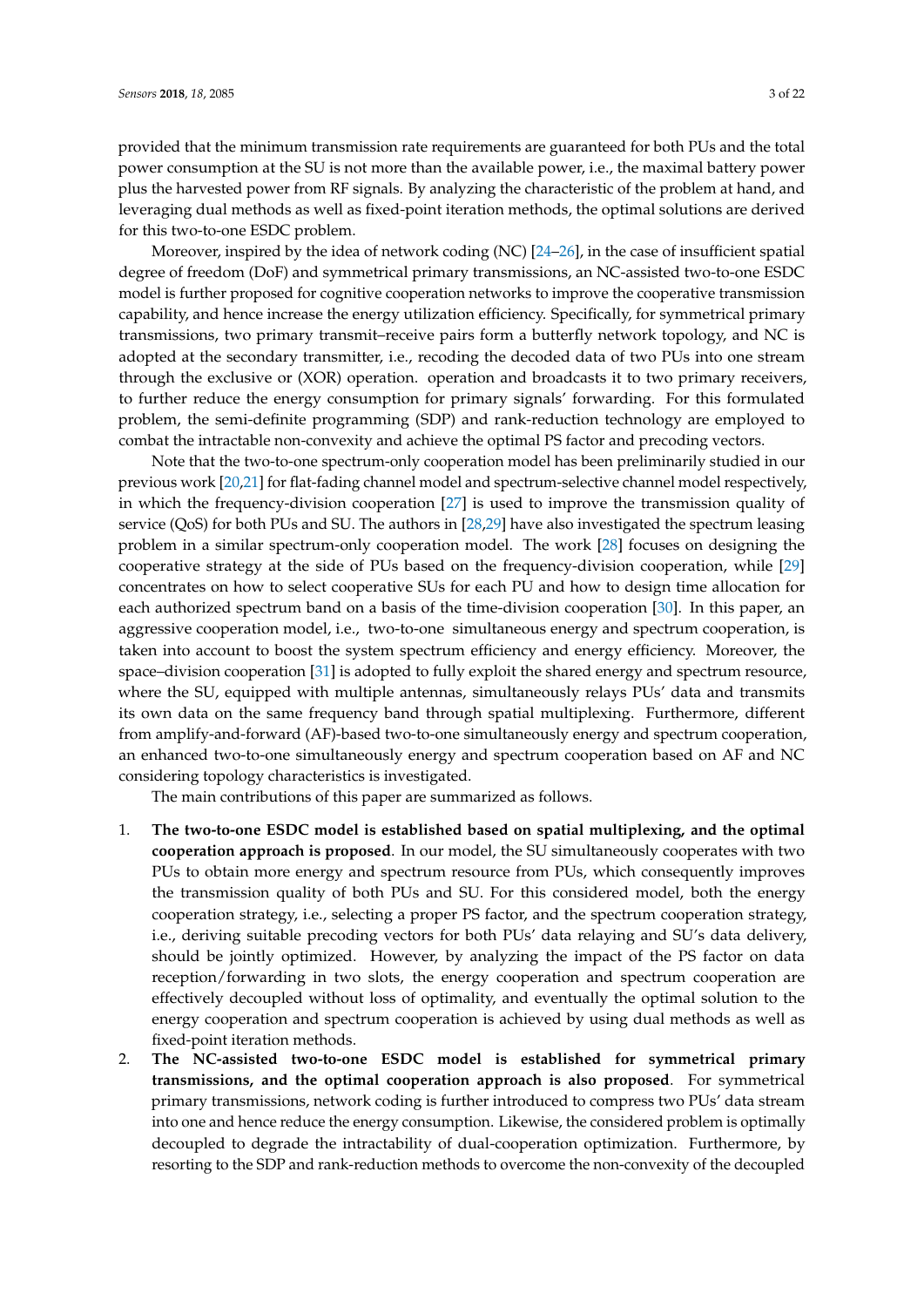problem, the optimal energy and spectrum cooperation approach is achieved for this extended model as well.

The rest of this paper is organized as follows. Section [2](#page-3-0) describes the system model and problem formulation for the two-to-one ESDC in cognitive cooperation networks, and Section [3](#page-6-0) presents the optimal algorithm design in detail. Then, in Section [4,](#page-9-0) we further consider the NC-assisted two-to-one ESDC model and propose the optimal cooperation approach. Simulation results are provided in Section [5,](#page-13-0) and finally the paper is concluded in Section [6.](#page-18-0)

**Notations**. Throughout this paper, vectors and matrices are represented by boldface lowercase and uppercase letters, respectively.  $\|\cdot\|$ ,  $(\cdot)^{T}$ ,  $(\cdot)^{-1}$ ,  $(\cdot)^{H}$  and  $\odot$  represent the Frobenius norm, transpose, inverse, Hermitian transpose and element-wise product operations of vectors or matrices, respectively.  $A \succeq 0$  means that A is positive semi-definite. I and 0 denote an identity matrix and an all-zero matrix, respectively, with appropriate dimensions.  $\mathbb{C}^{x \times y}$  denotes the space of  $x \times y$  complex matrices.  $\mathbb R$  denotes the set of real numbers.  $\mathbb E(\cdot)$  denotes the statistical expectation of the argument.  $Tr(\cdot)$  and Rank $[\cdot]$  denote the trace operator and the rank of the argument, respectively. The notation **x** ∼ CN (**v**, **Σ**) means that **x** is a random vector following a complex circular Gaussian distribution with mean **v** and covariance **Σ**.

# <span id="page-3-0"></span>**2. System Model and Problem Formulation for Generalized Energy and Spectrum Dual-Cooperation**

In this section, a generalized two-to-one cognitive cooperation system model is investigated with energy and spectrum dual-cooperation, followed by the corresponding problem formulated.

# *2.1. A Generalized System Model for Two-to-One Cognitive Cooperation*

As shown in Figure [1,](#page-3-1) the considered two-to-one cognitive cooperation system consists of one secondary transmit-receive pair and two primary transmit-receive pairs, i.e., (ST, SR) and (PT *i*, PR *i*),  $i = 1, 2$ , with ST denoting secondary transmitter and PT denoting primary transmitter. PTs, PRs and SR are all equipped with one antenna, while ST is equipped with *N* antennas. For brevity, the transmission channels involved in the studied model are defined as follows. **h**p*i*,s, **h**p*i*,p*<sup>j</sup>* are transmission channel gains from PT *i* to ST and PR *j* respectively, and **h**s,s, **h**s,p*<sup>j</sup>* are transmission channel gains from ST to SR and PR *j*, respectively, where  $i, j = 1, 2$ .

<span id="page-3-1"></span>

Figure 1. System model of the two-to-one energy and spectrum dual-cooperation in cognitive cooperation networks.

In our research, it is assumed a joint spectrum and energy cooperation agreement is established between PUs and SUs. In the established agreement, ST receives RF signals from PTs in the first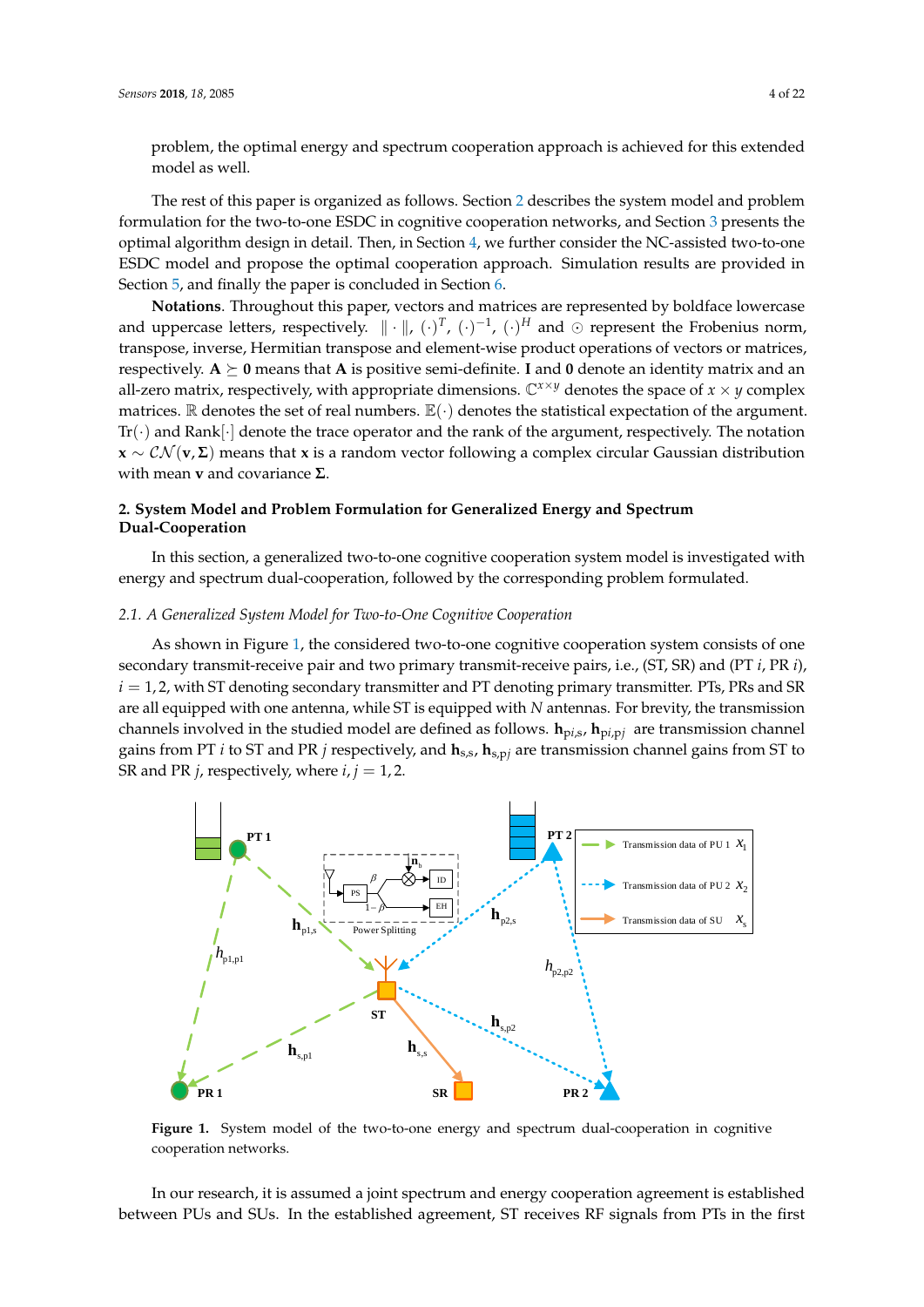slot to execute the signal decoding and energy harvesting simultaneously by using the PS protocol, and jointly transmits both PUs' data and its own data in the second slot through spatial multiplexing.

The whole transmission is completed in two slots. In the first slot, two PTs broadcast their message to both PRs and ST. The received signal at PRs and ST, respectively, are

<span id="page-4-0"></span>
$$
y_{\text{PR}j,1} = \sum_{i=1,2} h_{\text{pi},\text{p}j} \sqrt{P_i} x_i + n_{\text{p}j}, \ j = 1,2,\tag{1}
$$

$$
\mathbf{y}_{ST} = \sum_{i=1,2} \mathbf{h}_{\text{p}i,\text{s}} \sqrt{P_i} x_i + \mathbf{n}_a,
$$
 (2)

where  $x_i$  and  $P_i$  are the normalized transmission data and transmit power at PT *i*, and  $n_{pi} \sim \mathcal{CN}(0,\sigma_p^2)$ is the received noise at PR *i*, where  $i = 1, 2$ .  $\mathbf{n}_a \sim \mathcal{CN}(\mathbf{0}, \sigma_a^2 \mathbf{I})$  is the received noise at ST from antennas.

After receiving  $y_{ST}$ , ST inputs it into the power splitter to diverge into two legs. One is used for energy harvesting (EH), and the harvested energy is

<span id="page-4-2"></span>
$$
Q(\beta) = \eta (1 - \beta) (\sum_{i=1,2} P_i ||\mathbf{h}_{\text{p}i,\text{s}}||^2 + N, \sigma_a^2),
$$
\n(3)

where  $\beta \in (0,1]$  is the PS factor and  $\eta \in (0,1]$  is energy conversion efficiency. The other part is for information decoding (ID), and the final observation at ID can be expressed as

$$
\mathbf{r}_{ST} = \sqrt{\beta} \mathbf{y}_{ST} + \mathbf{n}_b = \sqrt{\beta} \sum_{i=1,2} \mathbf{h}_{pi,s} \sqrt{P_i} x_i + \sqrt{\beta} \mathbf{n}_a + \mathbf{n}_b,
$$
(4)

where  $n_b \sim \mathcal{CN}(0, \sigma_b^2 I)$  is the additive noise incurred during the RF/Baseband conversion and the following baseband signal processing.

At ID, the minimum mean square error (MMSE) method is adopted to realize linear signal detection, and the receiving rate of PU *i*'s transmission data in the first slot can be written as

<span id="page-4-1"></span>
$$
R_{\text{p}i,1} = \frac{1}{2} \Delta f \log_2(1 + \gamma_{\text{p}i,1}), \ \gamma_{\text{p}i,1} = P_i \mathbf{h}_{\text{p}i,s}^H \mathbf{A}_i^{-1} \mathbf{h}_{\text{p}i,s}, \tag{5}
$$

where  $\gamma_{pi,1}$ ,  $i = 1, 2$  is the received signal to interference plus noise ratio (SINR) for PU *i*'s signal at ST,  $\mathbf{A}_i = P_j \mathbf{h}_{\text{p}j,\text{s}} \mathbf{h}_{\text{p}j,\text{s}}^H + (\sigma_{\text{a}}^2 + \sigma_{\text{b}}^2 / \beta) \mathbf{I}, j \neq i.$ 

In the second slot, ST transmits data to PR 1, PR 2, and SR simultaneously through spatial multiplexing, and the precoding vectors for PU 1, PU 2, and SU are  $w_1 \in \mathbb{C}^{N \times 1}$ ,  $w_2 \in \mathbb{C}^{N \times 1}$ , and  $\mathbf{w}_3 \in \mathbb{C}^{N \times 1}$ , respectively. Thus, the transmitted signal at ST is  $\mathbf{s} = \mathbf{w}_1 x_1 + \mathbf{w}_2 x_2 + \mathbf{w}_3 x_8$  with  $x_8$ denoting the normalized transmission data of SU. As a result, the actually consumed power at ST can be expressed as

$$
P_{\rm c} = \|\mathbf{w}_1\|^2 + \|\mathbf{w}_2\|^2 + \|\mathbf{w}_3\|^2 - Q(\beta). \tag{6}
$$

Meanwhile, PR *i* receives the transmitted signal **s**, and endeavors to decode its intended signal *x<sup>i</sup>* . The received signal at PR *i* is

$$
y_{\text{PR}i,2} = \mathbf{h}_{\text{sp}i}^H \mathbf{s} + n_{\text{pi}} = \mathbf{h}_{\text{sp}i}^H \left( \mathbf{w}_1 x_1 + \mathbf{w}_2 x_2 + \mathbf{w}_3 x_3 \right) + n_{\text{pi}} \tag{7}
$$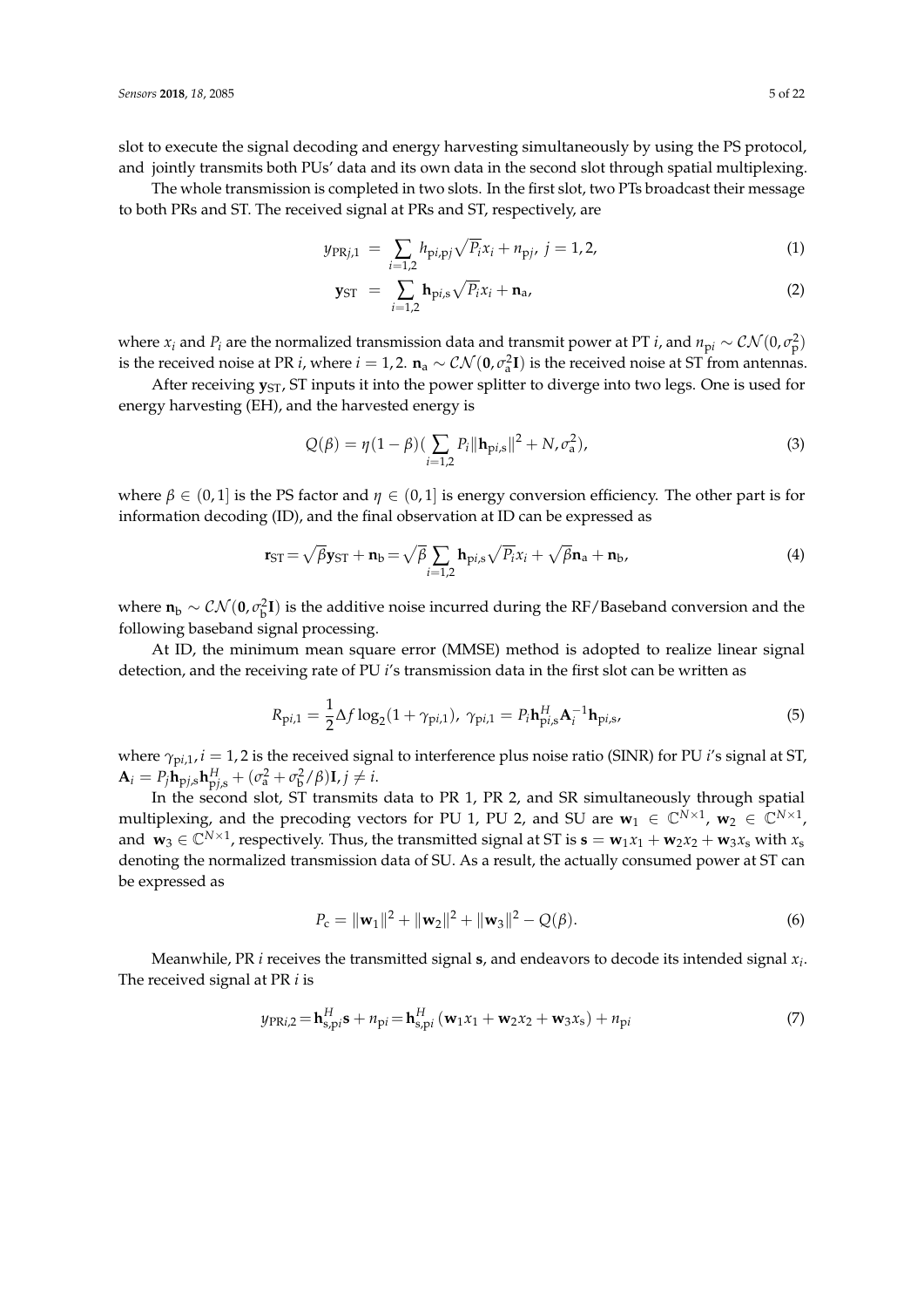and combined with the received signal in the first slot, i.e., Equation [\(1\)](#page-4-0), the ultimate receiving rate at PR *i* after maximum-ratio-combination (MRC) can be calculated as

$$
R_{\text{p}i,2} = \frac{1}{2} \Delta f \log_2 \left( 1 + \frac{P_i |h_{\text{p}i,\text{p}i}|^2}{P_j |h_{\text{p}j,\text{p}i}|^2 + \sigma_{\text{p}}^2} + \gamma_{\text{P}i,2} \right),\tag{8}
$$

$$
\gamma_{\mathbf{p}i,2} = \frac{|\mathbf{h}_{\mathbf{s},\mathbf{p}i}^H \mathbf{w}_i|^2}{|\mathbf{h}_{\mathbf{s},\mathbf{p}i}^H \mathbf{w}_j|^2 + |\mathbf{h}_{\mathbf{s},\mathbf{p}i}^H \mathbf{w}_3|^2 + \sigma_{\mathbf{p}}^2},\tag{9}
$$

where  $j \neq i$ ,  $i = 1, 2$ .

Similarly, SR receives  $s$  and decodes  $x_s$  from it. The received signal and receiving rate can be calculated as

$$
y_{\rm SR} = \mathbf{h}_{\rm s,s}^H \mathbf{s} + n_{\rm s} = \mathbf{h}_{\rm s,s}^H (\mathbf{w}_1 x_1 + \mathbf{w}_2 x_2 + \mathbf{w}_3 x_{\rm s}) + n_{\rm s},\tag{10}
$$

$$
R_{\rm s} = \frac{1}{2} \Delta f \log_2(1+\gamma_{\rm s}) \gamma_{\rm s} = \frac{|\mathbf{h}_{\rm s,s}^H \mathbf{w}_3|^2}{\sum_{i=1,2} |\mathbf{h}_{\rm s,s}^H \mathbf{w}_i|^2 + \sigma_{\rm s}^2}.
$$
(11)

# *2.2. Problem Formulation for Generalized Two-to-One Cognitive Cooperation*

In the studied energy and spectrum dual-cooperation model, two PUs and one SU reach the three-party agreement to benefit all participants. In detail, PUs benefit from a guarantee of their minimum required transmission rate, and SU acquires the opportunity to transmit its own data. Mathematically, we formulate the problem as follows:

$$
Q_0: \max_{\mathbf{w}_i, \beta} R_s
$$
  
s.t.  $C_1: R_{pi,1} \ge R_{pi,th}, i = 1,2,$   

$$
C_2: R_{pi,2} \ge R_{pi,th}, i = 1,2,
$$
  

$$
C_3: P_c \le P_{th},
$$
 (12)

where  $R_{pi,th}$  is the minimum transmission data requirement for PU *i*, and  $P_{th}$  is the actually available transmit power at ST.

In this problem formulation, we aim at maximizing the achievable transmission rate for SU by jointly optimizing the PS factor and precoding vectors at ST subject to the minimum rate requirements for two PUs and the actually consumed power constraint at ST. For convenience of expression, define  $z_{pi,1} = 2^{2R_{pi,\text{th}}/\Delta f} - 1$ ,  $z_{pi,2} = z_{pi,1} - \frac{P_i |h_{pi}|^2}{P_i |h_{min}|^2}$  $\frac{P_i|P_i(p_i)|}{P_j|h_{p_j,p_i}|^2+\sigma_p^2}$ . Problem  $\mathcal{Q}_0$  can be rewritten as

$$
Q_0: \max_{\mathbf{w}_i,\beta} \gamma_s
$$
  
s.t.  $C_1: \gamma_{pi,1} \ge z_{pi,1}, i = 1,2,$   

$$
C_2: \gamma_{pi,2} \ge z_{pi,2}, i = 1,2,
$$
  

$$
C_3: P_c \le P_{th}.
$$
 (13)

**Remark 1.** *Due to the limited transmit power at PTs and ST and the minimum data requirements for PUs, the formulated problem* Q<sup>0</sup> *may be infeasible. In the following, the algorithm design is explained only for the feasible case. In the case of infeasibility, the established three-party agreement is feeble and the formulate problem is of no sense. Nevertheless, to verify the superiority of the proposed ESDC scheme, the probability that the formulated problem is feasible, referred to as* successful transmission probability *for PUs, is also plotted in the simulations, as shown in Figures [3](#page-15-0)[–8.](#page-18-1)*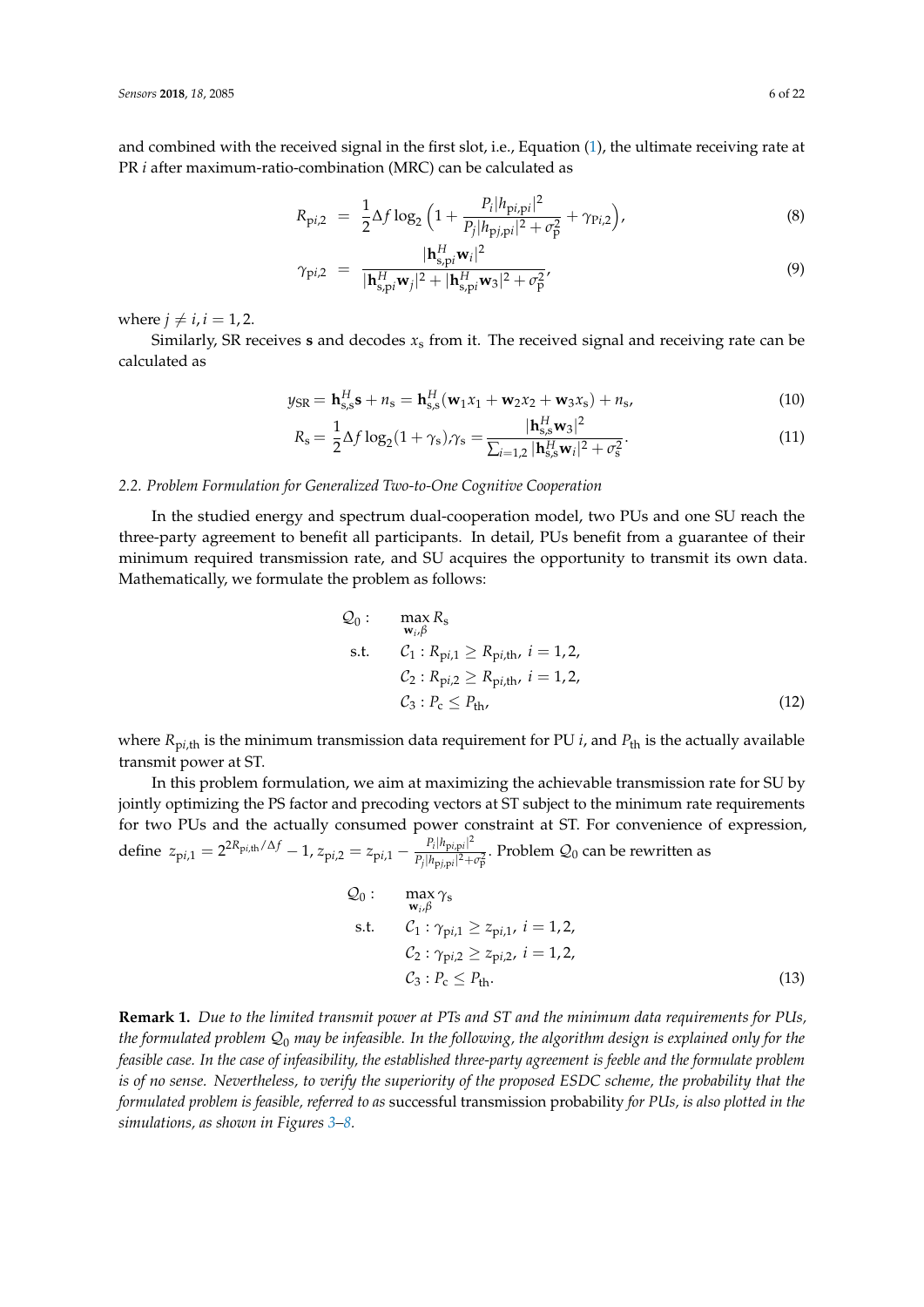# <span id="page-6-0"></span>**3. Algorithm Design for Generalized Energy and Spectrum Dual-Cooperation**

#### *3.1. Optimal PS Factor for Energy Cooperation*

Through close observation of problem  $\mathcal{Q}_0$ , it is found that  $\gamma_{pi,1}$  is a monotonic increasing function about *β* as shown in Equation [\(5\)](#page-4-1), and *Q*(*β*) is a monotonic decreasing function about *β* as shown in Equation [\(3\)](#page-4-2). Hence, there is a trade-off of the value of PS factor to balance the signal decoding in the first slot and data delivery in the second slot: on one hand, due to the limitation of transmit data capability from PT *i* to ST in slot one, ST may not be able to successfully decode PT *i*'s transmission data if a large proportion of signal power is used for energy harvesting. On the other hand, the available transmit power at ST is small in the case of a small proportion of signal power used for energy harvesting, and hence PRs may not be able to successfully decode their intended signal due to the limited data forwarding capability of ST.

This trade-off reveals that ST should harvest as much energy as possible to improve its data transmitting capability in the second slot on the premise that the reserved signal energy is sufficient to decode the transmitted data from two PTs. As a result, the optimal PS factor  $\beta^*$  at ST can be calculated as

<span id="page-6-1"></span>
$$
\beta^* = \max{\beta_{\min,1}, \beta_{\min,2}},
$$
  
\n
$$
\beta_{\min,i} = \min{\beta \in (0,1] \mid \gamma_{\text{pi},1} \ge z_{\text{pi},1}}.
$$
 (14)

*β*min,*i* is minimum *β* with which the received SINR of PU *i*'s data reaches its prescribed threshold *z*p*i*,1. Although there is no closed-form expression for  $\beta_{min,i}$ ,  $i = 1, 2$ , it is fortunate to find that  $\gamma_{pi,1}$  is a monotonically increasing function about *β*, as shown in Equation [\(5\)](#page-4-1). As a result, *β*min,*<sup>i</sup>* , *i* = 1, 2 can be effectively found by using the bisection search method.

After obtaining the optimal  $\beta^*$ , problem  $\mathcal{Q}_0$  can be reformulated as

$$
Q_{1}: \max_{\mathbf{w}_{i}} \frac{|\mathbf{h}_{s,s}^{H} \mathbf{w}_{3}|^{2}}{\sum_{i=1,2} |\mathbf{h}_{s,s}^{H} \mathbf{w}_{i}|^{2} + \sigma_{s}^{2}}
$$
  
s.t. 
$$
C_{2}: \frac{|\mathbf{h}_{s,pi}^{H} \mathbf{w}_{i}|^{2}}{|\mathbf{h}_{s,pi}^{H} \mathbf{w}_{j}|^{2} + |\mathbf{h}_{s,pi}^{H} \mathbf{w}_{3}|^{2} + \sigma_{p}^{2}} \ge z_{pi,2}, i = 1,2
$$

$$
C_{3}: ||\mathbf{w}_{1}||^{2} + ||\mathbf{w}_{2}||^{2} + ||\mathbf{w}_{3}||^{2} \le P_{s},
$$
(15)

where  $P_s = P_{th} + Q(\beta^*)$  is the available transmit power at ST after energy harvesting.

#### *3.2. Optimal Precoding Vectors for Spectrum Cooperation*

To solve  $Q_1$ , we establish the following contrapositive of the problem:

$$
\mathcal{F}_1: \qquad f(z_s) = \min_{\mathbf{w}_i} \|\mathbf{w}_1\|^2 + \|\mathbf{w}_2\|^2 + \|\mathbf{w}_3\|^2
$$
\n
$$
\text{s.t. } \frac{|\mathbf{h}_{s,pi}^H \mathbf{w}_i|^2}{|\mathbf{h}_{s,pi}^H \mathbf{w}_j|^2 + |\mathbf{h}_{s,pi}^H \mathbf{w}_3|^2 + \sigma_p^2} \ge z_{\text{pi},2},
$$
\n
$$
i, j = 1, 2, j \neq i \tag{16}
$$

$$
\frac{|\mathbf{h}_{s,s}^H \mathbf{w}_3|^2}{\sum_{i=1,2} |\mathbf{h}_{s,s}^H \mathbf{w}_i|^2 + \sigma_s^2} \ge z_s.
$$
 (17)

The formulated contrapositive problem  $\mathcal{F}_1$  aims at minimizing the transmit power consumption at ST subject to both minimum rate requirements for PUs, i.e., *z*p*i*,2, and minimum rate requirement for SU, i.e.,  $z_s$ . Obviously, a bigger  $z_s$  results in a bigger consumed power  $f(z_s)$ . Thus,  $f(z_s)$  is also a monotonically increasing function about *z*s, and the maximum achievable SU's transmit data SINR  $z_s$  for problem  $\mathcal{Q}_1$  can be solved by means of the bisection search method. Specifically, first solve the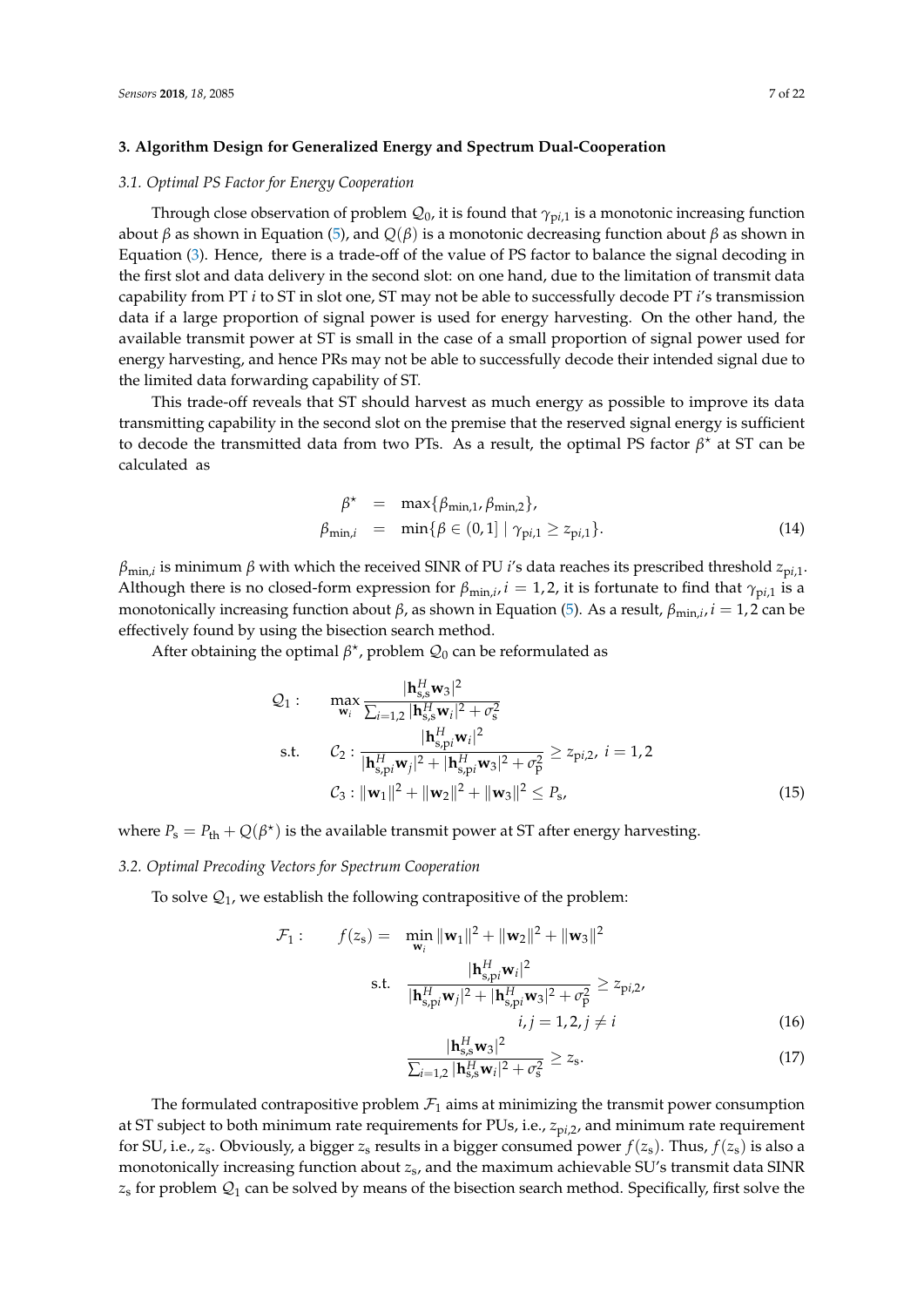contrapositive problem  $\mathcal{F}_1$  for fixed  $z_s$ , and then compare the resultant minimum consumed power  $f(z<sub>s</sub>)$  with the predetermined threshold value  $P<sub>s</sub>$  to update the searching region of  $z<sub>s</sub>$  until converges.

Work [\[32\]](#page-21-9) s recommended for a better understanding of the bisection search methods. In what follows, the algorithm design for the contrapositive problem  $\mathcal{F}_1$  is illustrated. Note that, although problem  $\mathcal{F}_1$  is non-convex, it can be transformed into a second order cone programming problem, and hence its duality gap is zero. Therefore, we refer to the dual method to solve problem  $\mathcal{F}_1$ .

First, introduce Lagrange multipliers  $\lambda_i$ ,  $i = 1, 2, 3$ , and define the following Lagrangian function.

$$
\mathcal{L} = \sum_{i=1,2,3} ||\mathbf{w}_i||^2 - \sum_{i=1,2} \lambda_i \Big[ |\mathbf{h}_{s,pi}^H \mathbf{w}_i|^2 - z_{pi,2} (|\mathbf{h}_{s,pi}^H \mathbf{w}_j|^2 + |\mathbf{h}_{s,pi}^H \mathbf{w}_3|^2 + \sigma_p^2) \Big] - \lambda_3 \Big[ |\mathbf{h}_{s,s}^H \mathbf{w}_3|^2 - z_s \big( \sum_{i=1,2} |\mathbf{h}_{s,s}^H \mathbf{w}_i|^2 + \sigma_s^2 \big) \Big], j \neq i.
$$
 (18)

Its dual problem can be presented as follows:

$$
\mathcal{F}_{1}^{\text{Dual}} \max_{\lambda_{i} \geq 0, 1 \leq i \leq 3} \sigma_{p}^{2} \sum_{i=1,2} \lambda_{i} z_{pi,2} + \lambda_{3} z_{s} \sigma_{s}^{2}
$$
  
s.t.  $\mathbf{I} + \lambda_{j} z_{pj,2} \mathbf{h}_{s,pj} \mathbf{h}_{s,pj}^{H} + \lambda_{3} z_{s} \mathbf{h}_{s,5} \mathbf{h}_{s,5}^{H} \succeq \lambda_{i} \mathbf{h}_{s,pi} \mathbf{h}_{s,pi}^{H}$   
 $j \neq i, i = 1, 2$   

$$
\mathbf{I} + \sum_{i=1,2} \lambda_{i} z_{pi,2} \mathbf{h}_{s,pi} \mathbf{h}_{s,pi}^{H} \succeq \lambda_{3} \mathbf{h}_{s,5} \mathbf{h}_{s,5}^{H}.
$$
 (19)

For the second constraint of the problem, it is easy to achieve that

<span id="page-7-0"></span>
$$
\lambda_3 \leq \frac{1}{\mathbf{h}_{\mathbf{s},\mathbf{s}}^H[\mathbf{I} + \sum_{i=1,2} \lambda_i z_{\mathbf{p}i,2} \mathbf{h}_{\mathbf{s},\mathbf{p}i} \mathbf{h}_{\mathbf{s},\mathbf{p}i}^H]^{-1} \mathbf{h}_{\mathbf{s},\mathbf{s}}}.
$$
(20)

Similarly, from the first constraint, it can be derived that

<span id="page-7-1"></span>
$$
\lambda_i \leq \frac{1}{\mathbf{h}_{s,pi}^H [\mathbf{I} + \lambda_j z_{pj,2} \mathbf{h}_{s,pi} \mathbf{h}_{s,pi}^H + \lambda_3 z_s \mathbf{h}_{s,s} \mathbf{h}_{s,s}^{H}]^{-1} \mathbf{h}_{s,s}}, \ j \neq i, i = 1, 2
$$
\n(21)

According to Equations [\(20\)](#page-7-0) and [\(21\)](#page-7-1), the optimal  $\lambda_i^*$ ,  $i = 1, 2, 3$  can be obtained through a fixed point iteration algorithm [\[33\]](#page-21-10).

Since the duality gap between problem  $\mathcal{F}_1$  and  $\mathcal{F}_1^{\text{Dual}}$  is zero, hence after obtaining optimal  $\lambda_i^{\star}$ ,  $i = 1, 2, 3$ , the minimum transmit power consumption of problem  $\mathcal{F}_1^{\text{Dual}}$  can be calculated as

<span id="page-7-2"></span>
$$
f(zs) = \sigma_{\rm p}^2 \sum_{i=1,2} \lambda_i^* z_{\rm pi,2} + \lambda_3^* z_s \sigma_s^2.
$$
 (22)

Meanwhile, the optimal encoding vectors for the primal problem can be related as

<span id="page-7-3"></span>
$$
\mathbf{w}_i^{\star} = \sqrt{\chi_i} \widetilde{\mathbf{w}}_i, \ i = 1, 2, 3,
$$
 (23)

where  $\tilde{w}_i$  are normalized precoding vectors and  $\chi_i$  is the corresponding power allocation. The normalized precoding vectors  $\tilde{\mathbf{w}}_i$  can be computed according to the uplink-downlink duality [\[31\]](#page-21-8), expressed as

$$
\widetilde{\mathbf{w}}_i = \frac{\widehat{\mathbf{w}}_i}{\|\widehat{\mathbf{w}}_i\|}, \widehat{\mathbf{w}}_i = (\mathbf{I} + \lambda_j z_{\text{p}j,2} \mathbf{h}_{\text{s,p}j} \mathbf{h}_{\text{s,p}j}^H + \lambda_3 z_{\text{s}} \mathbf{h}_{\text{s,s}} \mathbf{h}_{\text{s,s}}^H)^{-1} \mathbf{h}_{\text{s,p}i}, j \neq i, i = 1, 2,
$$
\n
$$
\widetilde{\mathbf{w}}_3 = \frac{\widehat{\mathbf{w}}_3}{\|\widehat{\mathbf{w}}_3\|}, \widehat{\mathbf{w}}_3 = (\mathbf{I} + \sum_{i=1,2} \lambda_i z_{\text{p}i,2} \mathbf{h}_{\text{s,p}i} \mathbf{h}_{\text{s,p}i}^H)^{-1} \mathbf{h}_{\text{s,s}}
$$
\n(24)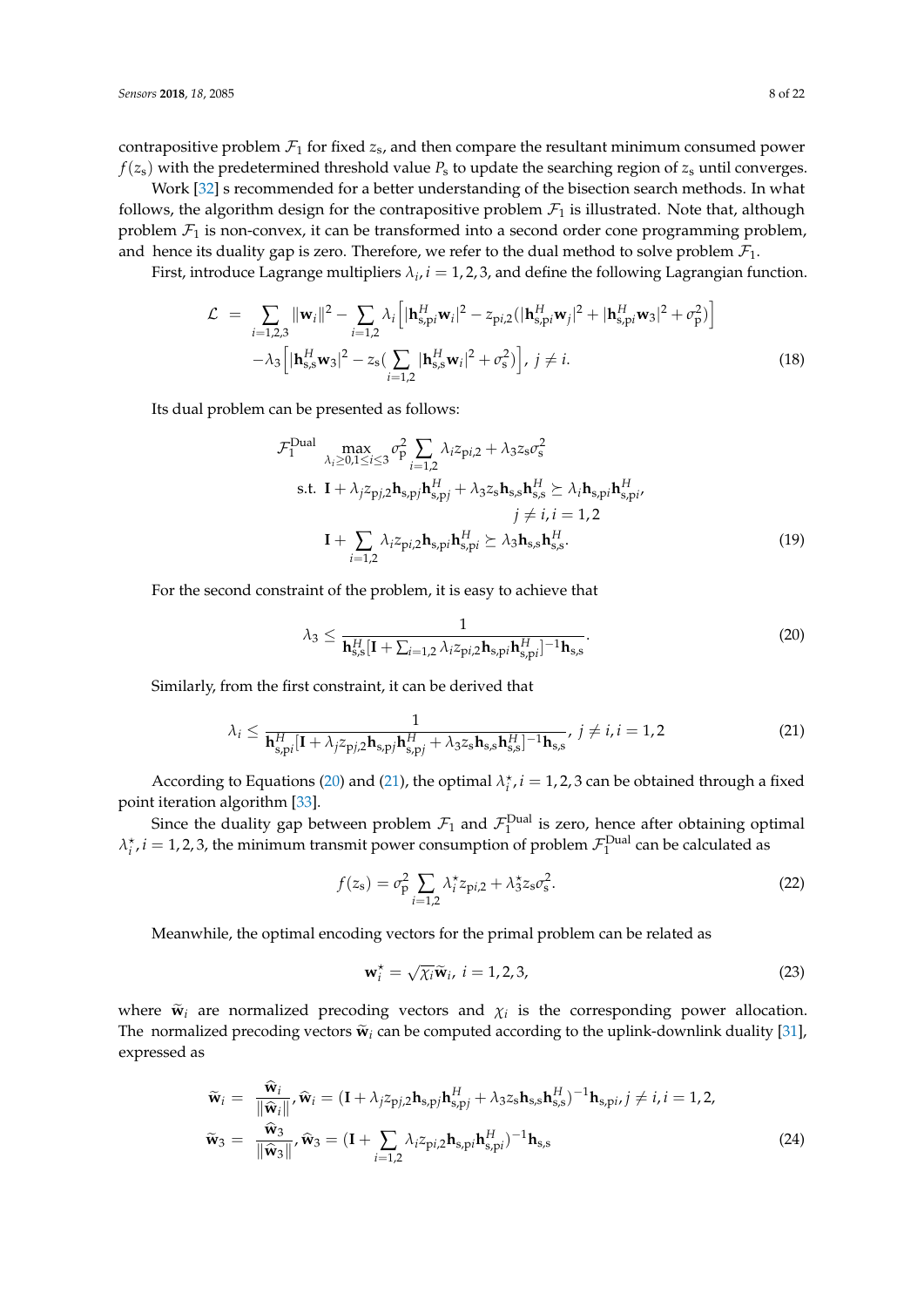and the power allocation  $\chi_i$  can be computed according to the SINR constraints in problem  $\mathcal{F}_1$ . That is, the optimal  $\chi_i$  should satisfy the receiving SINR constraints in problem  $\mathcal{F}_1$ , and hence can be computed as follows:

$$
[\chi_1, \chi_2, \chi_3]^T = \mathbf{X}^{-1} \mathbf{Y},\tag{25}
$$

$$
\text{where } \mathbf{X} \!\!=\!\! \left[\begin{array}{ccc} |\mathbf{h}_{s,p1}^H \tilde{\mathbf{w}}_1|^2 & -z_{p1,2} |\mathbf{h}_{s,p1}^H \tilde{\mathbf{w}}_2|^2 & -z_{p1,2} |\mathbf{h}_{s,p1}^H \tilde{\mathbf{w}}_3|^2 \\ -z_{p2,2} |\mathbf{h}_{s,p2}^H \tilde{\mathbf{w}}_1|^2 & |\mathbf{h}_{s,p2}^H \tilde{\mathbf{w}}_2|^2 & -z_{p2,2} |\mathbf{h}_{s,p2}^H \tilde{\mathbf{w}}_3|^2 \\ -z_{s} |\mathbf{h}_{s,s}^H \tilde{\mathbf{w}}_1|^2 & -z_{s} |\mathbf{h}_{s,s}^H \tilde{\mathbf{w}}_2|^2 & |\mathbf{h}_{s,s}^H \tilde{\mathbf{w}}_3|^2 \end{array}\right] \text{ and } \mathbf{Y} \!=\! \left[\begin{array}{c} z_{p1,2} \sigma_p^2 \\ z_{p2,2} \sigma_p^2 \\ z_{s} \sigma_s^2 \end{array}\right].
$$

In conclusion, the solving procedure for problem  $\mathcal{Q}_0$  is summarized as follows. Firstly, compute the optimal PS factor  $\beta^*$ , i.e., the minimum  $\beta^*$  satisfying two PUs' minimum transmission rate requirements, and then acquire the simplified optimization problem  $Q_1$ . Secondly, establish the contrapositive problem  $\mathcal{F}_1$  for fixed SINR threshold of SU  $z_s$ , and obtain the optimal solution and the minimum transmit power consumption at ST, i.e.,  $\mathbf{w}_i^*$ ,  $i = 1, 2, 3$  and  $f(z_s)$  through the dual decomposition method. Finally, update searching range of *z*<sup>s</sup> by using the bisection method until the minimal power consumption  $f(z<sub>s</sub>)$  equals to the maximum available transmit power at ST after energy harvesting, i.e.,  $P_s$ . The detailed process is listed in Algorithm 1.

**Algorithm 1** Algorithm for solving problem  $Q_0$ .

#### **Input:**

1: Basic parameters N,  $\Delta f$ ,  $\eta$ ,  $P_i$ ,  $i = 1, 2$ ,  $P_{th}$ , channel parameters  $h_{pi, p}$ ,  $\mathbf{h}_{pi, s}$ ,  $\mathbf{h}_{s, p}$ ,  $\mathbf{h}_{s, s}$ ,  $i, j = 1, 2$ , noise parameters  $\sigma_p^2$ ,  $\sigma_s^2$ ,  $\sigma_a^2$ ,  $\sigma_b^2$ , and PUs' minimum transmit rate requirements  $R_{pi,th}$ ,  $i = 1,2$ .

#### **Implement:**

2: According to Equations [\(5\)](#page-4-1) and [\(14\)](#page-6-1), employ the bisection search method to compute  $\beta_{\min,i}$ , *i* = 1, 2 and  $\beta^*$ .

Then establish the simplified problem  $\mathcal{Q}_1$ .

3: Initialize the upper and lower bound of  $z_s$  as  $z_s^{\text{up}}$ ,  $z_s^{\text{low}}$ , and set the tolerated error as  $\epsilon_1$ .

**Iteration:**

4: while  $z_s^{\text{up}} - z_{\text{s}}^{\text{low}} > \epsilon_1$  do

- 5: Let  $z_s = (z_s^{\text{up}} + z_s^{\text{low}})/2$ , and establish contrapositive problem  $\mathcal{F}_1$ .
- 6: Solve the contrapositive problem  $\mathcal{F}_1$  using dual decomposition method: 1 > Build the dual problem  $\mathcal{F}_1^{\text{Dual}}$  and derive the optimal dual variables  $\lambda_i^*$  according to Algorithm 2; 2> Compute  $w_i$ ,  $i = 1, 2, 3$  and minimal power consumption  $f(z_s)$  based on Equations [\(22\)](#page-7-2) and [\(23\)](#page-7-3).
- 7: If  $f(z_s) > P_s$ , set  $z_s^{up} = z_s$ ; Else, set  $z_s^{low} = z_s$ .

8: **end while**

```
Output:
```
9: Output SU's maximal achievable transmit rate  $R_s = \frac{1}{2}\Delta f \log_2(1+z_s)$ .

**Algorithm 2** Fixed-point iteration algorithm of  $\lambda_i$ ,  $i = 1, 2, 3$  for problem  $\mathcal{F}_1^{\text{Dual}}$ .

**Initialization:** 1: Initialize  $t = 0$  and the initial dual variables  $\lambda_i(0)$ ,  $i = 1, 2, 3$ . 2: Set the tolerated error as  $\epsilon_2$  and any initial value  $\Delta > \epsilon_2$ . **Iteration:** 3: **while** ∆ > *e*<sup>2</sup> **do** 4: Set  $t = t + 1$ . 5: Update  $\lambda_i(t)$ ,  $i = 1, 2, 3$  according to Equations [\(20\)](#page-7-0) and [\(21\)](#page-7-1). 6: Compute  $\Delta = \sum_{i=1,2,3} |\lambda_i(t) - \lambda_i(t-1)|$ .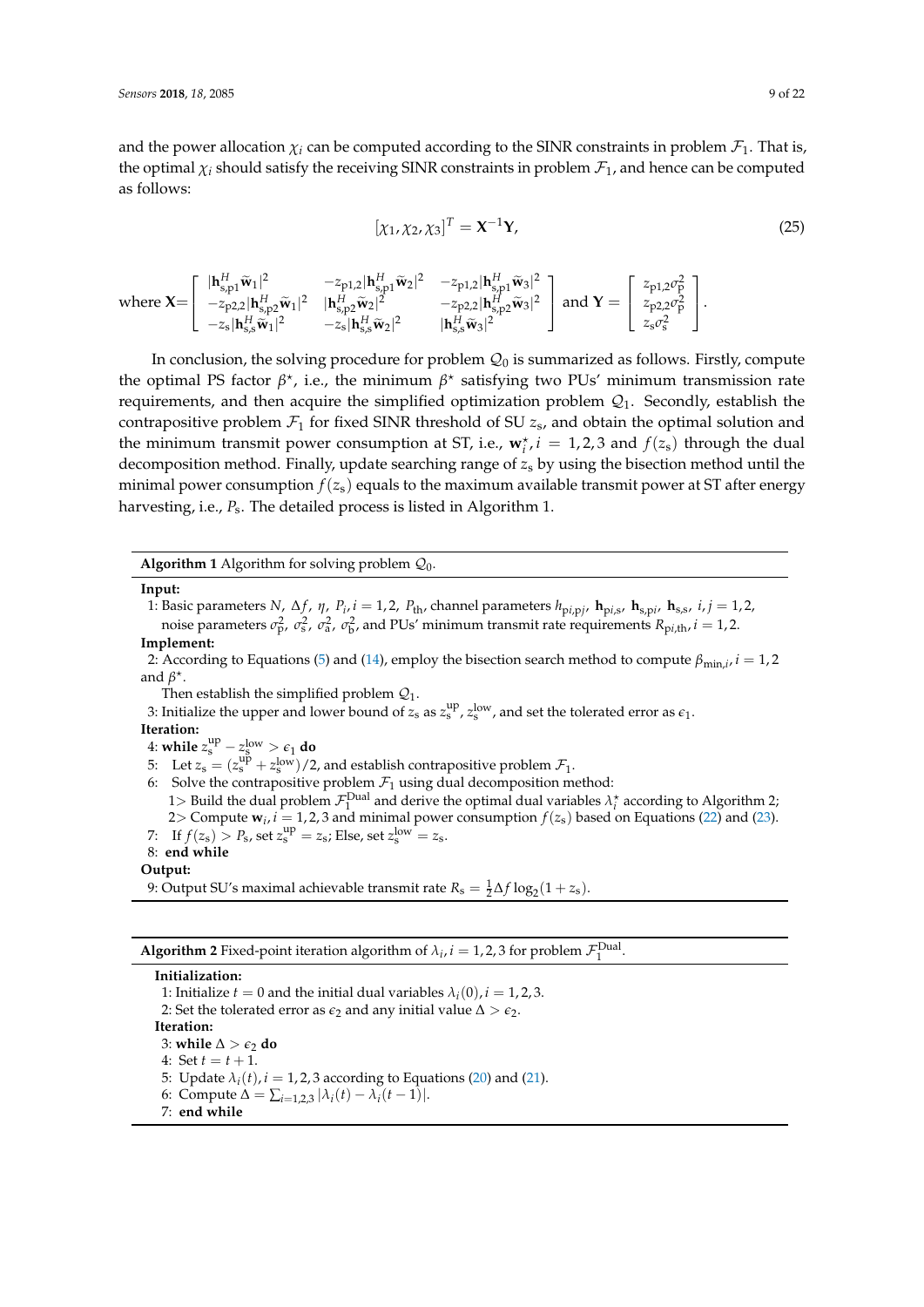#### <span id="page-9-1"></span>*3.3. Complexity Analysis*

According to the analysis above, the presented algorithm consists of two parts. The first one is to determine the optimal power splitting factor *β*. The update of *β* requires  $\log_2\left(\frac{1}{\epsilon_{\beta}}\right)$ ) iterations, where *ε*<sub>β</sub> is the tolerated error for *β* optimization. In each iteration,  $R_{pi,1}$ ,  $i = 1, 2$  should be computed. The computation includes one matrix inversion operation **A**−<sup>1</sup> and one matrix multiplication operation  $h_{pi,s}^H A^{-1}h_{pi,s}$ , and the complexity is  $O(N^3)$  and  $O(N^2)$ , respectively. Hence, the overall complexity is  $O\left\{N^3\log_2\left(\frac{1}{\epsilon_\beta}\right)\right\}$  for the optimal  $\beta$  determination. The second one is to optimize the precoding vectors. The outer bi-section search requires  $\log_2\left(\frac{z^{\text{up}}_{\text{s}}-z^{\text{low}}_{\text{s}}}{\epsilon_1}\right)$ ) iterations, and the inner problem solving includes a fixed-point iteration of  $\lambda_i$ ,  $i = 1, 2, 3$  and for each iteration, some matrix operations are required. Taking  $\lambda_3$  for example, the computation includes two matrix multiplication operations  $\mathbf{h}_{s,p,i}\mathbf{h}_{s,p,i'}^H$ ,  $i=1,2$ , one matrix inversion operation  $[\mathbf{I}+\sum_{i=1,2}]\lambda_i z_{pi,s}\mathbf{h}_{s,p,i}\mathbf{h}_{s,p,i}^H$  and one matrix multiplication operation  $\mathbf{h}_{s,s}^H \mathbf{B} \mathbf{h}_{s,s}$ , and hence the required complexity is also  $O(N^3)$ . As a result, the complexity of the second part is  $O\left\{N^3N_\lambda\log_2\left(\frac{z_8^{\rm up}-z_8^{\rm low}}{\epsilon_1}\right)\right\}$ , where  $N_\lambda$  is the required number of fixed-point iterations for convergence. To sum up, the complexity of the whole algorithm could be expressed as  $O\left\{N^3\left[\log_2\left(\frac{1}{\epsilon_\beta}\right)\right]\right\}$  $\Big)+ N_{\lambda} \log_2 \Big( \frac{z_{\rm s}^{\rm up} - z_{\rm s}^{\rm low}}{\epsilon_1} \Big) \Big] \Big\}.$ 

#### <span id="page-9-0"></span>**4. NC-Assisted Energy and Spectrum Dual-Cooperation for Symmetrical Primary Transmission**

In this section, an NC-Assisted two-to-one cognitive cooperation is investigated with energy and spectrum dual-cooperation, in which two primary transmissions are symmetry.

#### *4.1. System Model for Symmetrical Primary Transmission*

In practice, the antenna number, or more accurately the dimensionality of effective channels, may be insufficient due to the small node size of ST, which often happens in wireless sensor networks. Under this circumstance, the spatial multiplexing freedom at ST may not be not enough to support simultaneous effective data transmission for two PUs and one SU. To cope with this issue, network coding function is introduced to reduce the resource consumption for signal forwarding at ST, alleviating the burden of spatial multiplexing. Meanwhile, according to the research on NC in traditional cooperation networks [\[24](#page-21-2)[,25\]](#page-21-11), it is the necessary condition that NC is preferable to that the transmission is symmetrical. As a result, we present the NC-assisted ESDC scheme for two-to-one cognitive cooperation to deal with the scenario of insufficient antenna number at ST and symmetrical primary transmission.

Herein, the meaning of symmetrical primary transmission is two fold, as shown in Figure [2.](#page-10-0) Firstly, the two primary transmit-receive pairs must confirm to a so-called "butterfly topology" [\[25\]](#page-21-11). That is, both PTs are far from their own receivers and near to the receiver of the other one. Secondly, the required transmission data rates of two PUs must be close from each other. Note that the first condition is required such that each PR can successfully receive the transmission data of the other PT in the first slot, and hence be capable to perform the XOR operation after received the coded data from ST in the second slot. The second condition is also necessary from the perspective of maximizing performance gain of NC, which is briefly explained as follows. For an NC-assisted ESDC model, the transmission data of two PUs are recoded into one data stream through zero-padding and bitwise XOR operation, and the recoded data stream is transmitted to two PRs in a broadcasting manner. Clearly, the broadcasting of one recoded data stream is preferable over transmitting two data streams only when the transmission date of two users are close to each other.

Figure [2](#page-10-0) is an illustration of the system model for the studied NC-assisted ESDC scheme. The whole transmission is also completed in two time slots. In the first slot, PTs broadcasts their message to both ST and PRs. At the side of ST, the received signal is passed through a power splitter to support simultaneously information decoding and energy harvesting. The corresponding signal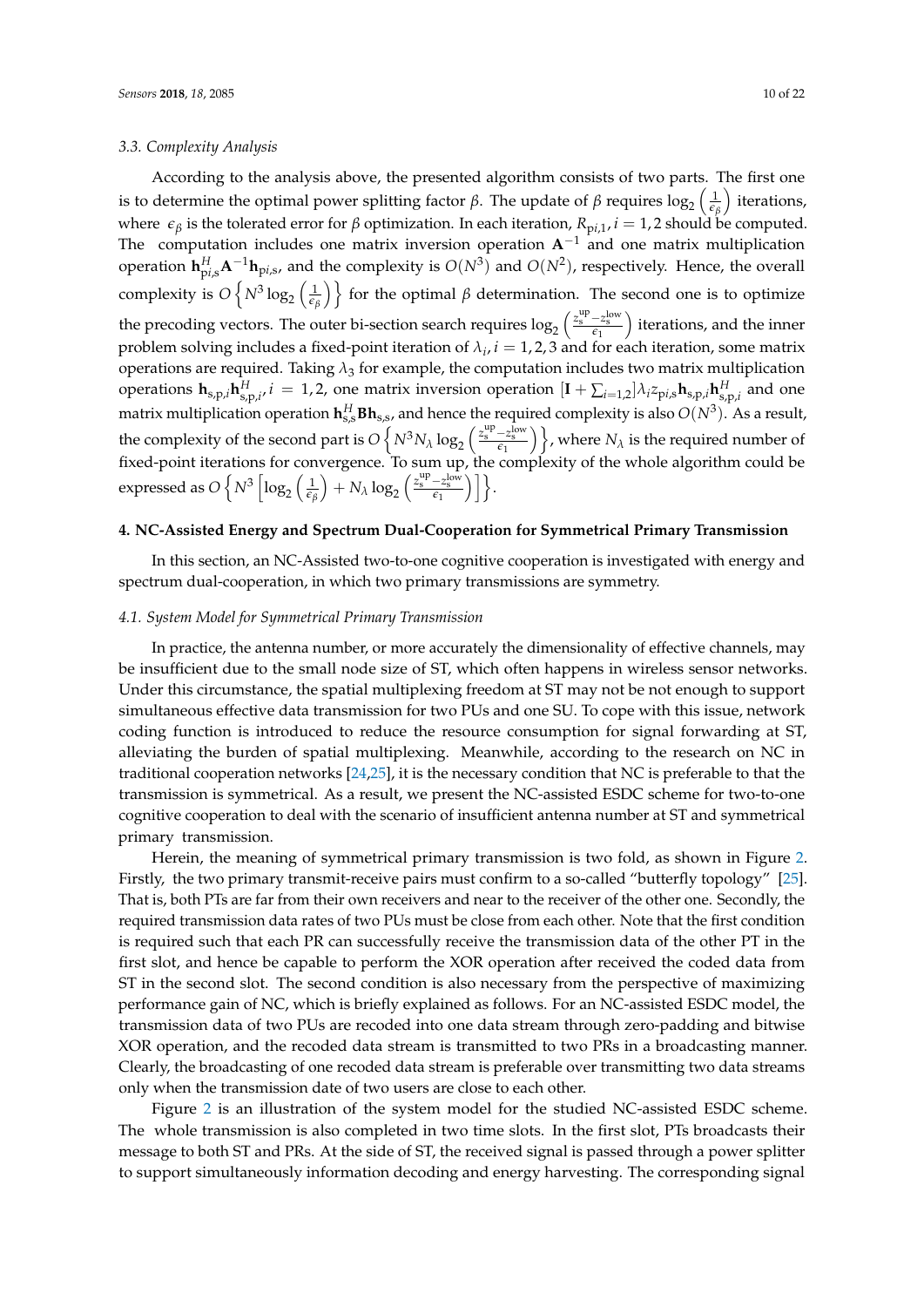process is the same as that in Section [2,](#page-3-0) and the overall harvested energy at ST and achievable receiving rate for PUs are shown in Equations [\(3\)](#page-4-2) and [\(5\)](#page-4-1). The only difference is that in slot one, each PR does not decode its intended signal, but the transmitted signal of the other PT to assist the data recovery from the received recoded data in slot two. Thus, the receiving rate for PU *i*'s data at PR *j* ( $j \neq i$ ,  $i$ ,  $j = 1, 2$ ) is

$$
R_{\text{pi},\text{p}j} = \frac{1}{2} \Delta f \log_2(1 + \gamma_{\text{pi},\text{p}j}), \ \gamma_{\text{pi},\text{p}j} = \frac{P_i |h_{\text{pi},\text{p}j}|^2}{P_j |h_{\text{pi},\text{p}j}|^2 + \sigma_{\text{p}}^2}.
$$
 (26)

<span id="page-10-0"></span>

**Figure 2.** System model of two-to-one network coding (NC)-assisted energy and spectrum cooperation in cognitive cooperation networks.

In the second slot, for decoded data  $x_1$  and  $x_2$ , ST pads the short sequence with zero bits and then performs bitwise XOR operation to obtain the final transmitted data  $x_0$ . Afterwards, the coded data  $x_0$  and SU's own data  $x_s$  are transmitted jointly through spatial multiplexing, whose precoding vectors are  $w_1\in\mathbb{C}^{N\times 1}$  and  $w_2\in\mathbb{C}^{N\times 1}$ , respectively. Therefore, the final transmitted signal at ST is  $\mathbf{s} = \mathbf{w}_1 x_0 + \mathbf{w}_2 x_s$ , and the actually total consumed power is

$$
P_{\rm c} = \|\mathbf{w}_1\|^2 + \|\mathbf{w}_2\|^2 - Q(\beta). \tag{27}
$$

At PRs, the received signals and corresponding receiving rate for the coded data  $x_0$ , respectively, are

$$
y_{\text{PR}i,2} = \mathbf{h}_{\text{s,p}i}^H \mathbf{s} + n_{\text{p}i,2} = \mathbf{h}_{\text{s,p}i}^H (\mathbf{w}_1 x_0 + \mathbf{w}_2 x_\text{s}) + n_{\text{p}i},\tag{28}
$$

$$
R_{\text{PR}i,2} = \frac{1}{2} \Delta f \log_2(1 + \gamma_{\text{pi},2}) \cdot \gamma_{\text{pi},2} = \frac{|\mathbf{h}_{\text{sp}i}^H \mathbf{w}_1|^2}{|\mathbf{h}_{\text{sp}i}^H \mathbf{w}_2|^2 + \sigma_{\text{p}}^2}.
$$
(29)

Similarly, at SR, the received signal and the receiving rate of data *x*s, respectively, are

$$
y_{\rm SR} = \mathbf{h}_{s,s}^H \mathbf{s} + n_{s,2} = \mathbf{h}_{s,s}^H (\mathbf{w}_1 x_0 + \mathbf{w}_2 x_s) + n_s,
$$
 (30)

$$
R_{\rm s} = \frac{1}{2} \Delta f \log_2(1 + \gamma_{\rm s}), \ \gamma_{\rm s} = \frac{|\mathbf{h}_{\rm s,s}^H \mathbf{w}_2|^2}{|\mathbf{h}_{\rm s,s}^H \mathbf{w}_1|^2 + \sigma_{\rm s}^2}.
$$
 (31)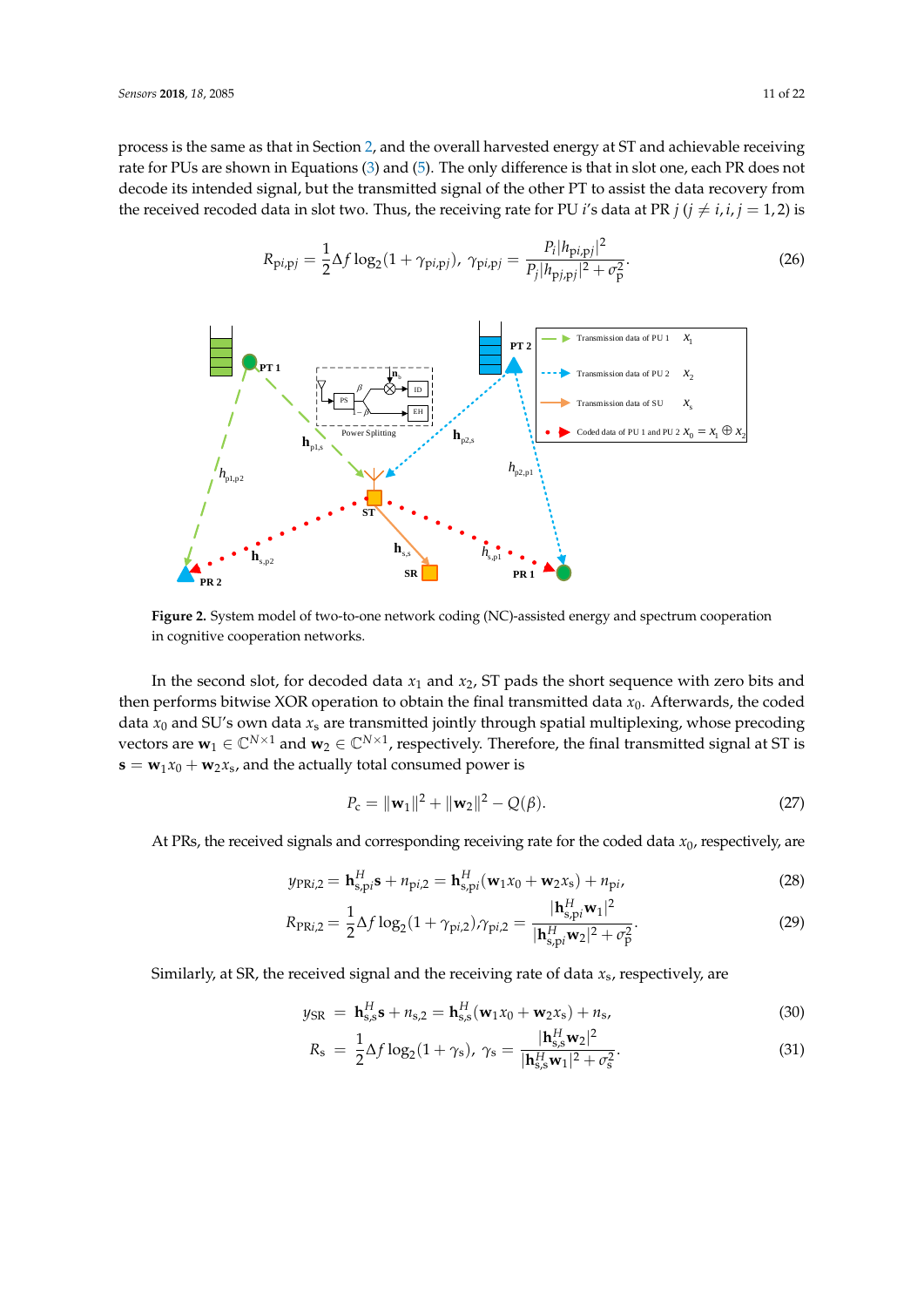According to the above analysis, the optimization model for NC-assisted ESDC can be formulated in a similar manner to that for ESDC, as shown below:

$$
Q_0^{NC}: \max_{\mathbf{w}_1, \mathbf{w}_2, \beta} \gamma_s
$$
  
s.t.  $C_1 : \gamma_{pi,1} \ge z_{pi,1}, i = 1, 2,$   
 $C_2 : \gamma_{pi,2} \ge z_p, i = 1, 2,$   
 $C_3 : P_c \le P_{th},$   
 $C_4 : \gamma_{pi,pi} \ge z_{pi,1}, j \ne i, i, j = 1, 2,$  (32)

where  $z_p = \max\{z_{p1,1}, z_{p2,1}\}\$ is required transmission SINR of the final recoded data for two PUs. Compared with problem  $Q_0$ , the receiving rate requirement at PR in the second slot, i.e., constraint  $C_2$ , is changed, which restricts the minimum receiving rate of PRs no less than the size of coded data  $x_0$ at ST. Meanwhile, an extra constraint C<sup>4</sup> is added, which requires PR *j* to successfully decode PU *i*'s transmission data  $x_i$  during the first slot, to recover its own data  $x_j$  using XOR operation after receiving coded data  $x_0$  in slot two.

#### *4.3. Algorithm Design for NC-Assisted ESDC*

It is easily found that the constraint  $C_4$  in problem  $\mathcal{Q}_0^{\text{NC}}$  is irrelevant to the optimization of **w**1, **w**<sup>2</sup> and *β*, and can be verified in advance. Obviously, the NC-assisted ESDC is meaningful only when constraint  $C_4$  is satisfied. Hence, in the following algorithm design, constraint  $C_4$  is deemed as satisfied and hence omitted.

Moreover, similar to the analysis in Section [3,](#page-6-0) there is a trade-off of the value of PS factor to balance the signal decoding in the first slot and data delivery in the second slot. Since the ultimate harvested energy and achievable receiving rate for PUs' data at ST remains the same as their counterparts in ESDC model. The optimal PS factor  $\beta^*$  can also be determined according to Equation [\(14\)](#page-6-1). In a consequence, problem  $\mathcal{Q}_0^{\text{NC}}$  is simplified as

$$
\mathcal{Q}_{1}^{NC}: \max_{\mathbf{w}_{1}, \mathbf{w}_{2}} \frac{|\mathbf{h}_{s,s}^{H} \mathbf{w}_{2}|^{2}}{|\mathbf{h}_{s,s}^{H} \mathbf{w}_{1}|^{2} + \sigma_{s}^{2}}
$$
  
s.t. 
$$
\frac{|\mathbf{h}_{s,pi}^{H} \mathbf{w}_{1}|^{2}}{|\mathbf{h}_{s,pi}^{H} \mathbf{w}_{2}|^{2} + \sigma_{p}^{2}} \ge z_{p}, i = 1, 2
$$

$$
\|\mathbf{w}_{1}\|^{2} + \|\mathbf{w}_{2}\|^{2} \le P_{s}.
$$
(33)

To solve the problem, we build the following contrapositive power minimization problem, in which we fix the receiving SINR for SU's data at SR as  $z_s$  and then optimize the precoding vectors  $w_1$ ,  $w_2$  to minimize the transmit power consumption at ST:

$$
\mathcal{F}_1^{\text{NC}}: \qquad f^{\text{NC}}(z_s) = \min_{\mathbf{w}_1, \mathbf{w}_2} ||\mathbf{w}_1||^2 + ||\mathbf{w}_2||^2
$$
\ns.t. 
$$
\frac{|\mathbf{h}_{s,pi}^H \mathbf{w}_1|^2}{|\mathbf{h}_{s,pi}^H \mathbf{w}_2|^2 + \sigma_p^2} \ge z_p, \ i = 1, 2
$$
\n
$$
\frac{|\mathbf{h}_{s,s}^H \mathbf{w}_2|^2}{|\mathbf{h}_{s,s}^H \mathbf{w}_1|^2 + \sigma_s^2} \ge z_s.
$$
\n(34)

Obviously, along with the increase of  $z_s$ , the objective function ST  $f^{\rm NC}(z_s)$  increases monotonically. Thus, *f* NC(*z*s) is a monotonically increasing function about *z*s, and the maximum achievable SU's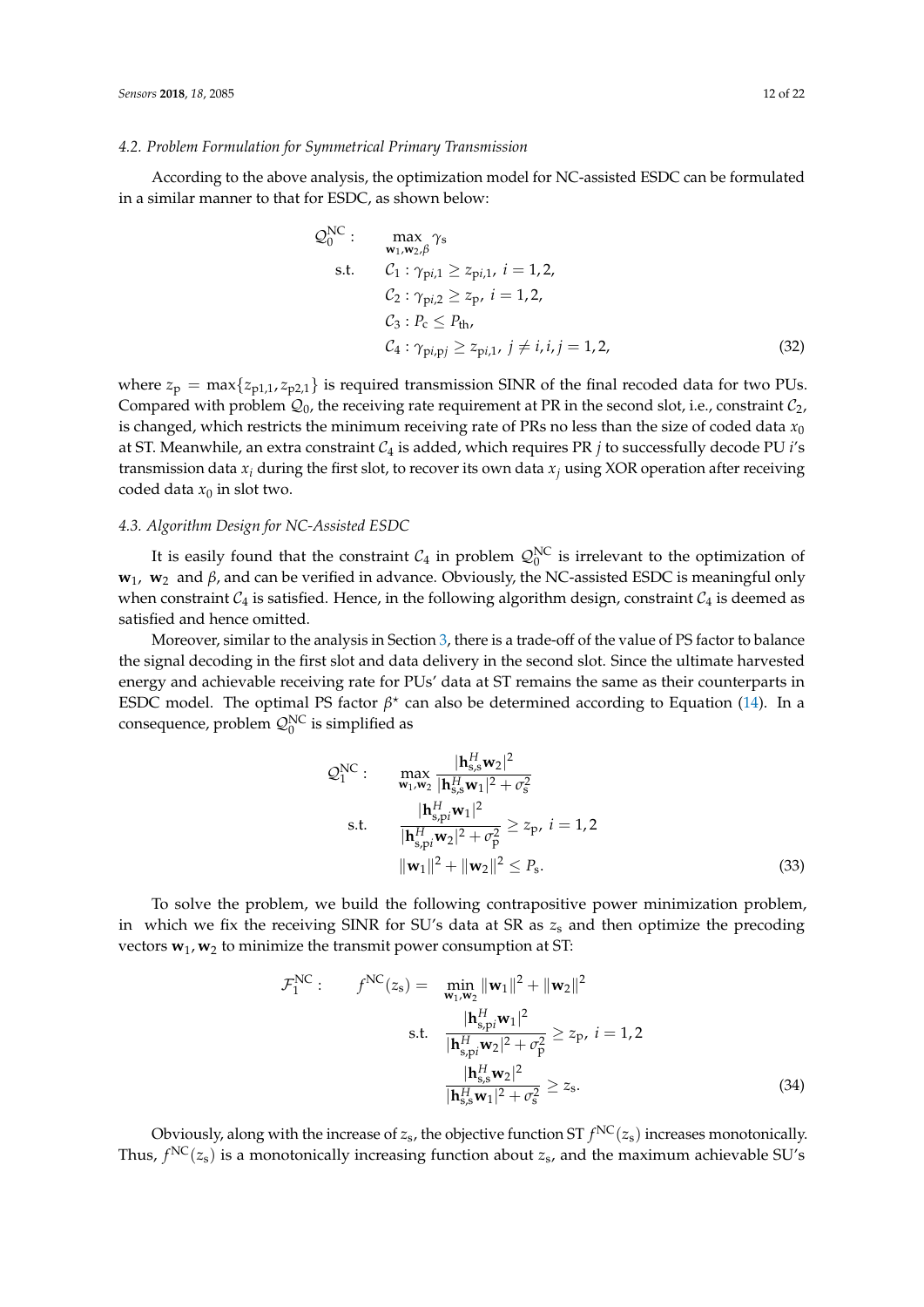In the following, how to solve the contrapositive problem  $\mathcal{F}_1^{\text{NC}}$  is described in detail. Since problem  $\mathcal{F}_1^{\text{NC}}$  is not and even cannot be transformed into a convex problem, the dual method is not competent. In the following, we refer to the semi-definitive relation (SDR) method. Firstly, define  $W_i = w_i w_i^H$ ,  $i = 1, 2$ , problem  $\mathcal{F}_1^{\text{NC}}$  can be converted as follows:

$$
\mathcal{F}_{2}^{NC}: \min_{\mathbf{W}_{i}, i=1,2} \text{Tr}(\mathbf{W}_{1}) + \text{Tr}(\mathbf{W}_{2})
$$
\ns.t.  $\text{Tr}(\mathbf{h}_{s,pi}\mathbf{h}_{s,pi}^{H}\mathbf{W}_{1}) \ge z_{p}[\text{Tr}(\mathbf{h}_{s,pi}\mathbf{h}_{s,pi}^{H}\mathbf{W}_{2}) + \sigma_{p}^{2}], i = 1,2$   
\n $\text{Tr}(\mathbf{h}_{s,s}\mathbf{h}_{s,s}^{H}\mathbf{W}_{2}) \ge z_{s}[\text{Tr}(\mathbf{h}_{s,s}\mathbf{h}_{s,s}^{H}\mathbf{W}_{1}) + \sigma_{s}^{2}]$   
\n $\mathbf{W}_{i} \succeq \mathbf{0}, \text{ Rank}(\mathbf{W}_{i}) = 1, i = 1,2.$  (35)

Problem  $\mathcal{F}_2^{\text{NC}}$  is non-convex due to the rank-one constraint, i.e.,  $\text{Rank}(\mathbf{W}_i) = 1, i = 1, 2$ . To circumvent this, we refer to the Semi-Definite Positive Relation (SDR) [\[34\]](#page-21-12), and drop the rank-one constraint to simplify the problem as follows:

$$
\mathcal{F}_{2,\text{Relax}}^{\text{NC}} : \min_{\mathbf{W}_{i}, i=1,2} \text{Tr}(\mathbf{W}_{1}) + \text{Tr}(\mathbf{W}_{2})
$$
\ns.t. 
$$
\text{Tr}(\mathbf{h}_{s,pi}\mathbf{h}_{s,pi}^{H}\mathbf{W}_{1}) \ge z_{p}[\text{Tr}(\mathbf{h}_{s,pi}\mathbf{h}_{s,pi}^{H}\mathbf{W}_{2}) + \sigma_{p}^{2}], i = 1,2
$$
\n
$$
\text{Tr}(\mathbf{h}_{s,s}\mathbf{h}_{s,s}^{H}\mathbf{W}_{2}) \ge z_{s}[\text{Tr}(\mathbf{h}_{s,s}\mathbf{h}_{s,s}^{H}\mathbf{W}_{1}) + \sigma_{s}^{2}]
$$
\n
$$
\mathbf{W}_{i} \succeq \mathbf{0}, i = 1,2.
$$
\n(36)

The problem is a semi-definite programming (SDP) problem and can be solved by convex optimization algorithm, such as the inner-point method in polynomial time [\[35\]](#page-21-13). The details are ignored here due to space limitation, and, in the presented simulations in Section [5,](#page-13-0) the relaxed problem is solved by toolkit build-in cvx of MATLAB R2014a. In the following, the resultant optimal solution for problem  $\mathcal{F}_{2,\text{Relax}}^{\text{NC}}$  is denoted as  $\mathbf{W}_{i}^{*}$ ,  $i = 1, 2$ .

However, since the rank-one constraint is not included in problem  $\mathcal{F}_{2,\text{Relax}}^{\text{NC}}$ , the obtained solution  $W_i^{\star}$ ,  $i = 1, 2$  may not satisfy the rank-one constraint. However, through an in-depth analysis, it is found that the solution is feasible in a sense that we can find at least one equivalent solution to  $W_i^*$ ,  $i = 1, 2$ which satisfies the rank-one solution and results in the same power consumption at ST.

<span id="page-12-0"></span>**Theorem 1.** For problem  $\mathcal{F}_{2,Relax}^{NC}$ , the following properties hold: (1) Its optimal solution  $W_i^{\star}$ ,  $i = 1,2$  satisfies  $Rank[\mathbf{W}_1^\star]\leq$  2,  $Rank[\mathbf{W}_2^\star]=1$ ; (2) There must be at least one optimal solution satisfying Rank $[\tilde{\mathbf{W}}_1^\star]=1$  and  $Rank[\mathbf{W}_2^{\star}] = 1.$ 

#### **Proof of Theorem 1.** See Appendix **A**. □

As a result, the solution  $W_i^{\star}$ ,  $i=1,2$  must satisfy Rank $[W_2^{\star}]=1$ . In the case that Rank $[W_1^{\star}]=2$ , the equivalent solution satisfying rank-one constraint can be derived by purification technology. Detailed process is omitted due to space limitation, and work [\[36\]](#page-21-14) is recommended for better understanding. Finally, after obtaining the optimal  $W_i^*$ ,  $i = 1, 2$  of rank-one property, the corresponding precoding vectors  $\mathbf{w}_i^*$ ,  $i = 1, 2$  can be easily derived from the singular value decomposition (SVD) of  $\mathbf{W}_i^*$ ,  $i = 1, 2$ .

In conclusion, the solving process for the optimization problem  $\mathcal{Q}_0^{\text{NC}}$  in an NC-assisted ESDC model can be summarized as follows. Firstly, compute the optimal PS factor  $\beta^*$ , i.e., the minimum *β* ? satisfying two PUs' minimum transmission rate requirements, and then acquire the simplified optimization problem  $\mathcal{Q}_1^{\text{NC}}$ . Secondly, establish the contrapositive problem  $\mathcal{F}_1^{\text{NC}}$  for fixed SINR threshold of SU *z*s, and obtain the optimal solution and the minimum transmit power consumption at ST, i.e.,  $w_i$ ,  $i = 1$ , 2 and  $f^{\text{NC}}(z_s)$  through SDP and the purification process. Finally, update searching range of *z*<sup>s</sup> using the bisection method until the minimal power consumption *f* NC(*z*s) equals to the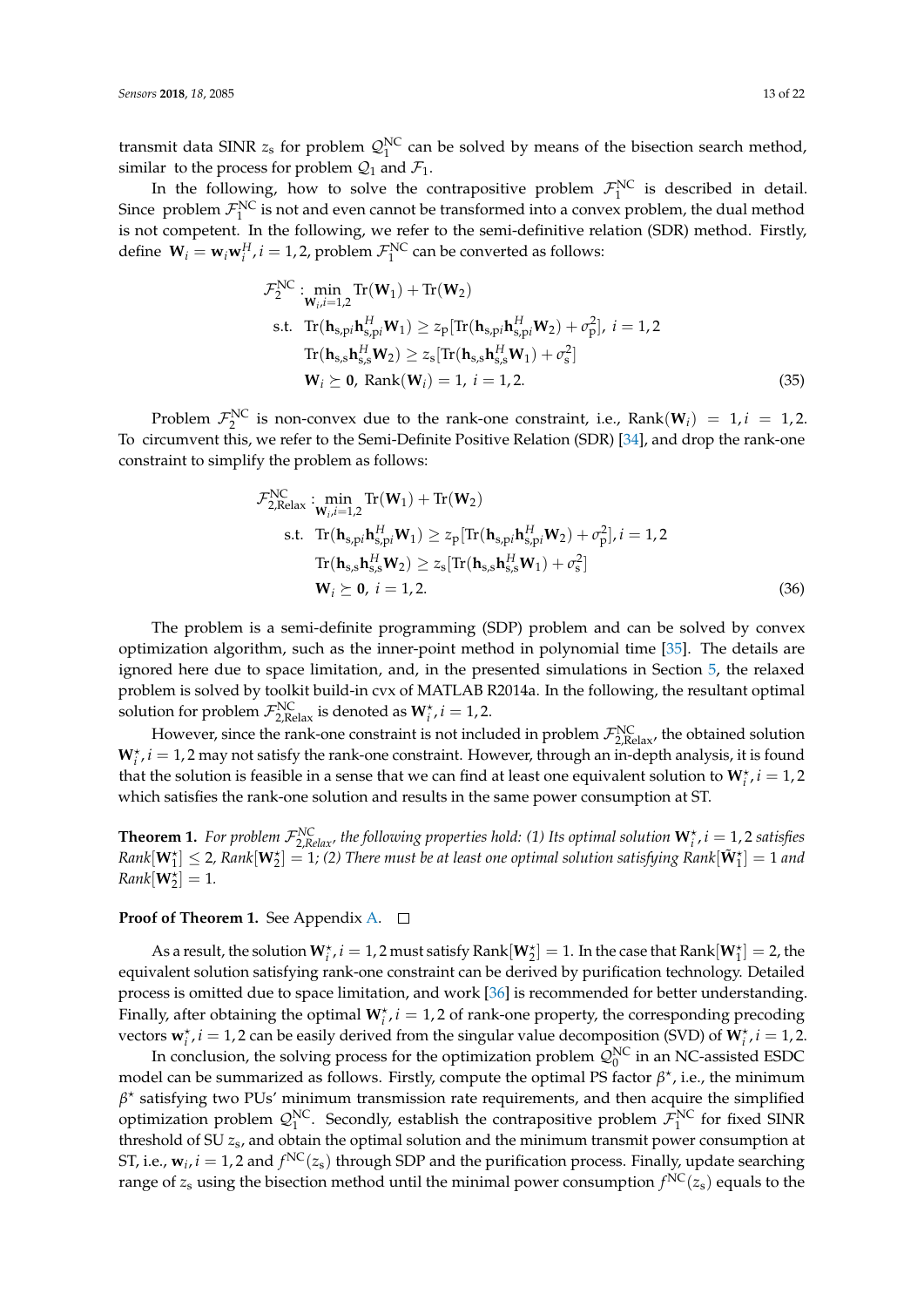maximum available transmit power at ST after energy harvesting, i.e., *P*s. The detailed process is listed in Algorithm 3.

**Algorithm 3** Algorithm for solving problem  $Q_0^{\text{NC}}$ .

#### **Input:**

1: Basic parameters N,  $\Delta f$ ,  $\eta$ ,  $P_i$ ,  $i = 1, 2$ ,  $P_{th}$ , channel parameters  $h_{pi, p}$ ,  $\bf{h}_{pi, s}$ ,  $\bf{h}_{s, pi}$ ,  $\bf{h}_{s, s}$ ,  $i, j = 1, 2$ , noise parameters  $\sigma_p^2$ ,  $\sigma_s^2$ ,  $\sigma_a^2$ ,  $\sigma_b^2$ , and PUs' minimum transmit rate requirements  $R_{pi,th}$ ,  $i = 1,2$ . **Implement:**

2: According to Equations [\(5\)](#page-4-1) and [\(14\)](#page-6-1), employ the bisection search method to compute  $\beta_{\min,i}$ ,  $i = 1, 2$ and  $\beta^*$ .

Then establish the simplified problem  $\mathcal{Q}_1^{\text{NC}}$ .

3: Initialize the upper and lower bound of  $\frac{1}{2s}$  as  $z_s^{up}$ ,  $z_s^{low}$ , and set the tolerated error as  $\epsilon_3$ . **Iteration:** 4: while  $z_s^{\text{up}} - z_s^{\text{low}} > \epsilon_3$  do

5: Let  $z_s = (z_s^{\text{up}} + z_s^{\text{low}})/2$ , and establish contrapositive problem  $\mathcal{F}_1^{\text{NC}}$ .

6: Using SDP and purification technology if necessary to solve problem  $\mathcal{F}_1^{\text{NC}}$  and obtain the optimal solution  $\mathbf{w}_i^*, i = 1, 2$  and the minimum required transmit power  $f^{\text{NC}}(z_s)$ . 7: If  $f^{\text{NC}}(z_s) > P_s$ , set  $z_s^{\text{up}} = z_s$ ; Else, set  $z_s^{\text{low}} = z_s$ . 8: **end while**

9: Output SU's maximum achievable transmit rate  $R_s = \frac{1}{2}\Delta f \log_2(1+z_s)$ .

#### *4.4. Complexity Analysis*

Similar to the analysis in Section [3.3,](#page-9-1) the presented algorithm consists of two parts. The first one is to determine the optimal power splitting factor *β* and the complexity is  $O\left\{N^3\log_2\left(\frac{1}{\epsilon_\beta}\right)\right\}$ . The second one is to optimize the precoding vectors in which the outer bi-section search requires  $\log_2\left(\frac{z_s^{\text{up}} - z_s^{\text{low}}}{\epsilon_3}\right)$ ) iterations and for each iteration, the complexity of solving problem  $\mathcal{F}_1^{\text{NC}}$  using SDP is  $O\{(6+N^2)^{3.5}\}\$  [\[37\]](#page-21-15). As a result, the complexity of the second part is  $O\left\{(6+N^2)^{3.5}\log_2\left(\frac{z_\text{s}^{\text{up}}-z_\text{s}^{\text{low}}}{\epsilon_3}\right)\right\}$ . To sum up, the complexity of the whole algorithm could be expressed as  $O\left\{N^3\log_2\left(\frac{1}{\epsilon_\beta}\right) \right\}$  $+ (6+N^2)^{3.5} \log_2 \left( \frac{z_s^{\text{up}} - z_s^{\text{low}}}{\epsilon_3} \right) \Big\}.$ 

# <span id="page-13-0"></span>**5. Simulation Results**

In the following simulations, the parameter settings are given in Table [1.](#page-14-0) In detail, the spectrum bandwidth is set as 2 MHz, and the number of antennas equipped at ST are  $N = 4$  or 2. The transmit powers at PT 1, PT 2 and ST are 1.5 W, 1.0 W and 0.2 W, respectively, and the energy conversion efficiency at ST is assumed as  $\eta = 1$ . The power of receiving noise is set as  $\sigma_{p1}^2 = \sigma_{p2}^2 = \sigma_s^2 = \sigma_n^2$  dBW and  $\sigma_a^2 = \sigma_b^2 = \sigma_n^2 - 3$  dBW by default.

Meanwhile, the transmission channel between any two transmit-receive antennas includes both large-scale fading and small-scale fading. The small fading is modeled as independent identically distributed Rayleigh variable with mean value of zero. The path loss for channel from PT 1 to PR 1/PR 2, from PT 2 to PR 2/PR 1, from PT 1/PT 2 to ST, and from ST to PR 1/PR 2/SR are set as −30 dB/−10 dB, −30 dB/−10 dB, −15 dB/−15 dB, and −15 dB/−15 dB/−15 dB, respectively. It is worth noting that the two transmit-receive nodes implicitly make up a "butterfly" structure with such a pathloss setting.

In the following text, six kinds of cognitive cooperation schemes are compared, in which both the successful transmission probability of PUs and the achievable transmission rate of SU are plotted with different parameter settings for the antenna number *N*, the target transmission rate of two PUs  $R_{pi,th}$ ,  $i =$ 1, 2 and the receiving noise power  $\sigma_n^2$ . The involved simulation schemes are explained as follows:

**Output:**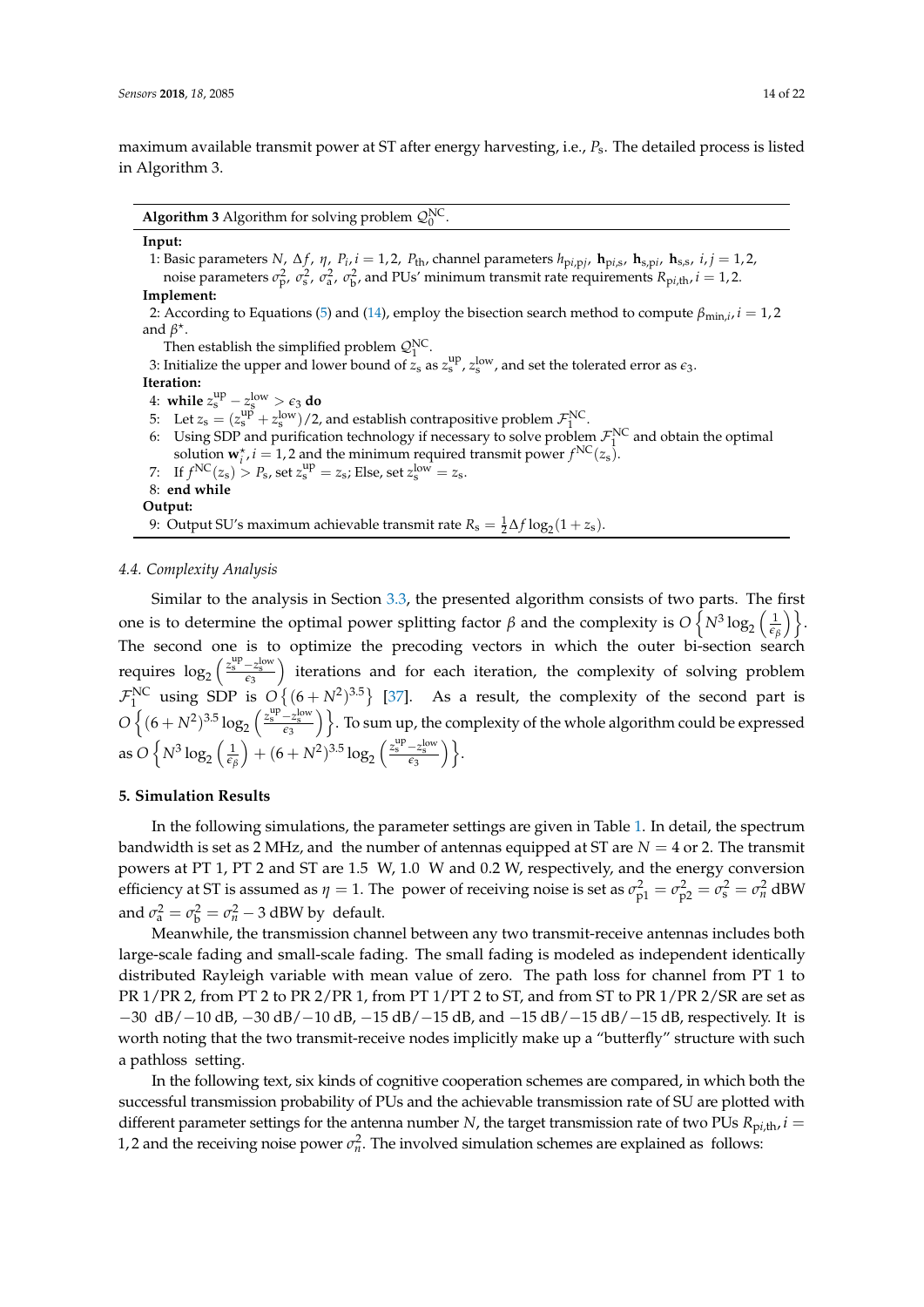- Two-to-one ESDC is the proposed two-to-one energy and spectrum dual-cooperation scheme. The corresponding problem formulation is  $\mathcal{Q}_0$  and the detailed algorithm design is explained in Algorithms 1 and 2.
- Two-to-one NC-ESDC is the proposed two-to-one NC-assisted energy and spectrum dual-cooperation scheme. The corresponding problem formulation is  $\mathcal{Q}_0^{\text{NC}}$  and the detailed algorithm design is explained in Algorithm 3.
- Two-to-one SC is the two-to-one spectrum-only cooperation scheme, and can be deemed as a simplified version of "Two-to-one ESDC", in which the energy cooperation is removed.
- Two-to-one NC-SC is the two-to-one NC-assisted spectrum-only cooperation scheme, and can be deemed as a simplified version of "Two-to-one NC-ESDC", in which the energy cooperation is removed.
- One-plus-one ESDC (Single) is the one-plus-one energy and spectrum dual-cooperation scheme, in which SU random selects one PU to cooperate and the detailed algorithm design can be found in Section [4](#page-9-0) of reference [\[15\]](#page-20-12).
- One-plus-one ESDC (Both) is a modified version of "One-plus-one ESDC (Single)", in which SU divides its transmission time and energy into two equal parts and cooperates with two PUs sequentially.

<span id="page-14-0"></span>

| <b>Parameter Name</b>                                  | Value                                                               |
|--------------------------------------------------------|---------------------------------------------------------------------|
| Spectrum bandwidth                                     | $\Delta f = 2 \text{ MHz}$                                          |
| Number of antennas equipped at ST                      | $n = 4$ or 2                                                        |
| Transmit power at PT 1/PT 2                            | $P_1 = 1.5 \text{ W}, P_2 = 1 \text{ W}$                            |
| Available transmit power at ST 1                       | $P_{\text{th}} = 0.2 \text{ W}$                                     |
| Energy conversion efficiency at ST                     | $\eta=1$                                                            |
| Power of receiving noise at PT 1/PT 2/ST               | $\sigma_{p1}^2 = \sigma_{p2}^2 = \sigma_{s1}^2 = \sigma_{n1}^2$ dBW |
| Power of receiving noise at ST from antennas           | $\sigma_2^2 = \sigma_{\eta}^2 - 3$ dBW                              |
| Noise power from RF/Baseband conversion and processing | $\sigma_{\rm b}^2 = \sigma_{\rm n}^2 - 3$ dBW                       |
| Path loss for channel from PT 1 to PR 1/PR 2           | $  h_{p1,p1}  ^2 = -30$ dB, $  h_{p1,p2}  ^2 = -10$ dB              |
| Path loss for channel from PT 2 to PR 2/PR 1           | $  h_{p2,p2}  ^2 = -30$ dB, $  h_{p2,p1}  ^2 = -10$ dB              |
| Path loss for channel from PT 1/PT 2 to ST             | $  h_{p1,s}  ^2 =   h_{p2,s}  ^2 = -15 dB$                          |
| Path loss for channel from ST to PR 1/PR 2/SR          | $  h_{s,p1}  ^2 =   h_{s,p2}  ^2 =   h_{s,s}  ^2 = -15$ dB          |

**Table 1.** Simulation parameters.

Note that all the obtained curves in the following figures are averaged over 2000 channel realizations.

Figures [3](#page-15-0)[–5](#page-16-0) depict average achieved performance for different schemes with different receiving noise power, ranging from −42 dBW to −10 dBW. In Figure [3,](#page-15-0) the antenna number at ST is set as 4 and the target transmission rates of two PUs are  $R_{p1,th} = 6$  Mbps,  $R_{p2,th} = 3$  Mbps. It can be found that, on one hand, the proposed energy and spectrum dual-cooperation scheme outperforms the simplified spectrum-only schemes in both cases of non-NC-assisted model and NC-assisted model. Taking the non-NC-assisted schemes for example, the average successful transmission probability of PUs and the achievable transmission rate of SU are improved by 34% and 193%, respectively, when  $\sigma_n^2 = -34$  dBW. One the other hand, the proposed two-to-one cooperation scheme is also superior than the existing one-plus-one cooperation scheme for the adopted parameter settings. For example, compared to the schemes "One-plus-one ESDC (Both)" and "One-plus-one ESDC (Single)", the successful transmission probability of PUs obtained in the scheme "Two-to-one ESDC" increases by one-fold and three-fold, respectively, and the corresponding achievable transmission rate of SU is enhanced by 84% and 238% respectively, when  $\sigma_n^2 = -36$  dBW. Finally, it is also observed that the performance of the non-NC-assisted schemes are better than that of NC-assisted scheme for two-to-one cooperation in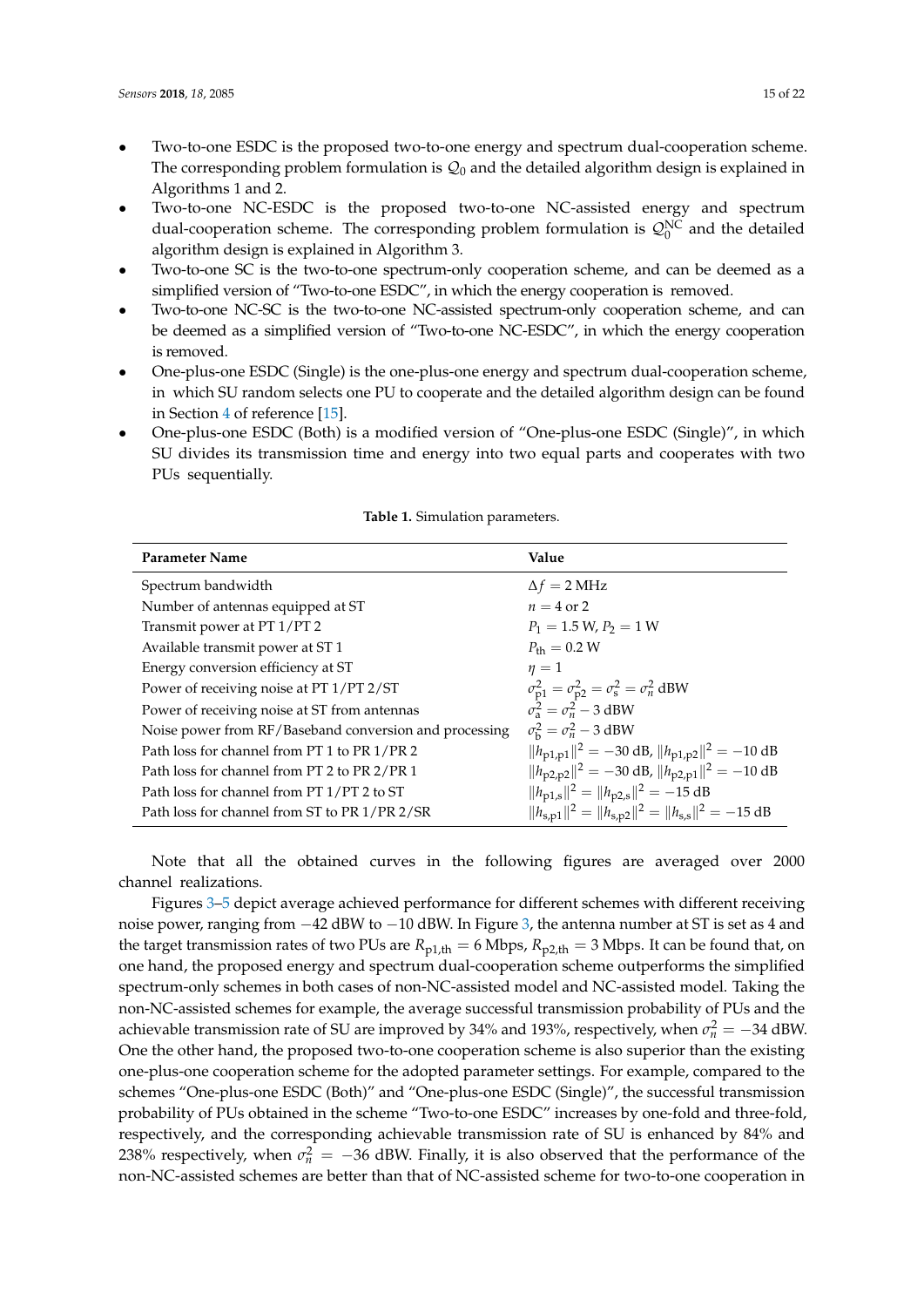this figure. This is not beyond our expectation since the target transmission rates of two PUs are far from each other and the condition of symmetrical primary transmission is violated.

In Figure [4,](#page-16-1) we set  $R_{p1,th} = R_{p2,th} = 3$  Mbps to simulate a scene of symmetrical primary transmission. Similarly, the proposed two-to-one energy and spectrum dual-cooperation schemes outperform both the two-to-one spectrum-only cooperation schemes and the one-plus-one energy and spectrum dual-cooperation schemes for the majority range of  $\sigma_n^2$ . The exception happens in the region of small  $\sigma_n^2$ , or more accurately  $\sigma_n^2 \le -36$  dBW, in which the scheme "One-plus-one ESDC (Both)" can support a higher transmission rate for SU than the proposed schemes "Two-to-one ESDC" and "Two-to-one NC-ESDC", whilst remain the same high successful transmission probability for PUs. This observation suggests that for high transmission SINR, executing the three-party cooperation between one SU and two PUs simultaneously is not a good choice. By instead, it is more desired that SU cooperates with two PUs separately through time division. In the meantime, different from the results for the asymmetrical scene in Figure [3,](#page-15-0) the merits of NC-assisted schemes become larger and offset its demerits gradually when the transmission condition becomes worse and worse. Particularly, the performance of NC-assisted spectrum-only cooperation and energy and spectrum dual-cooperation schemes becomes larger than the corresponding non-NC-assisted schemes when  $\sigma_n^2 \ge -32$  dBW and  $\sigma_n^2 \ge -26$  dBW, respectively.

However, the performance gain of NC-assisted schemes over the non-NC-assisted schemes are not prominent in Figure [4.](#page-16-1) This is because the ST is equipped with four antennas and the spatial multiplexing capability is high enough to support effective data transmission for PU 1, PU 2 and SU, simultaneously. To verify the superiority of NC-assisted schemes, Figure [5](#page-16-0) is demonstrated in which the antenna number at ST is set as  $n = 2$ . In this circumstance, the spatial multiplexing capability at ST is greatly crippled, and ST can only support the data transmission for two PUs with little resources reserved for its own data transmission. As a result, the achievable transmission rate of SU is very small, below 0.4 Mbps even for high SINR. By contrast, the NC-assisted scheme successfully avoids this issue by recoding the two PUs' data streams into one, and hence the corresponding transmission rate of SU becomes much higher.

<span id="page-15-0"></span>

**Figure 3.** Performance comparison for different receiving noise power, in whic  $n = 4$ ,  $R_{p1,th} = 6$  Mbps,  $R_{p2,th} = 3$  Mbps.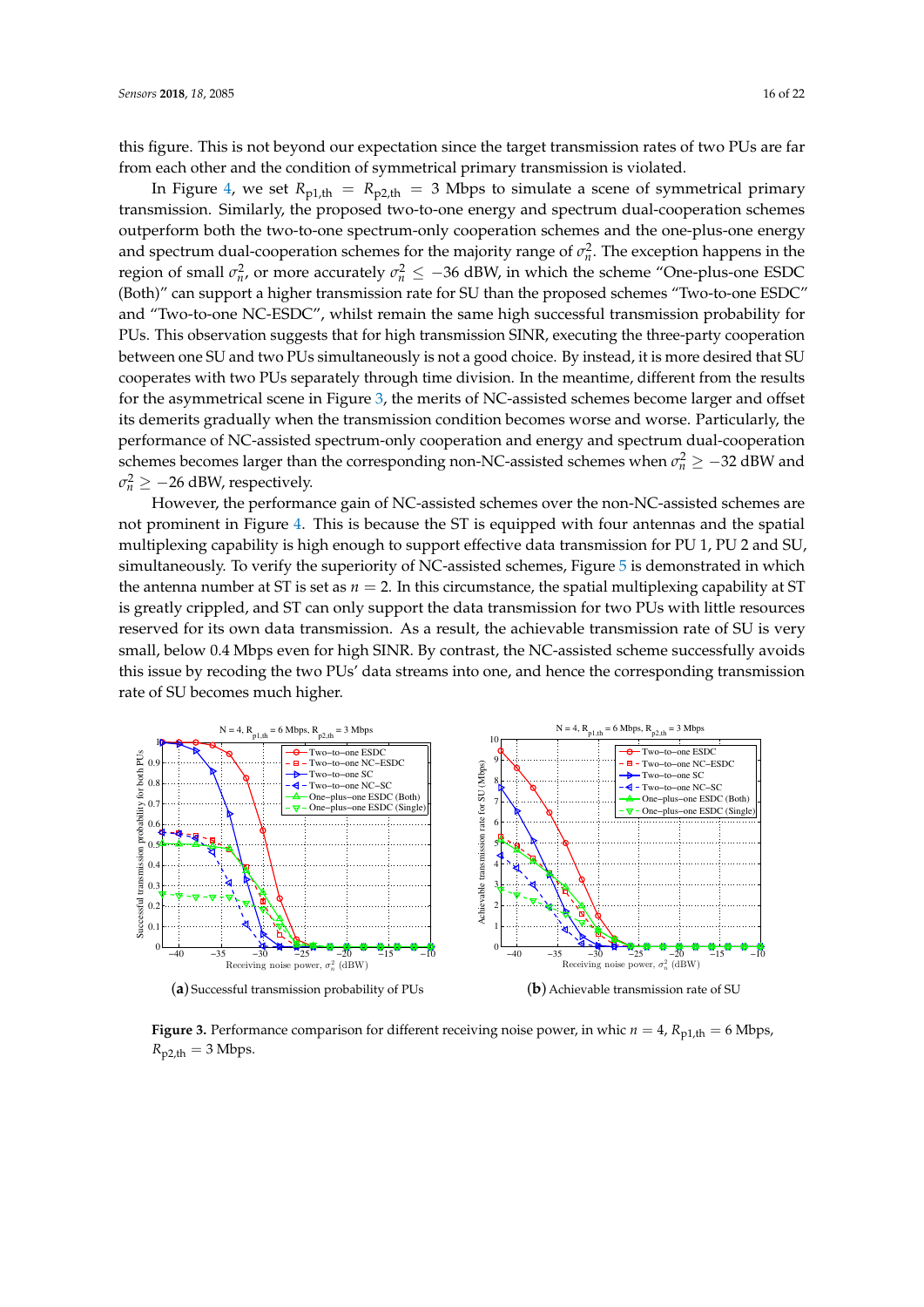<span id="page-16-1"></span>

**Figure 4.** Performance comparison for different receiving noise power, in whic  $n = 4$ ,  $R_{p1,th} = 3$  Mbps,  $R_{p2,th} = 3$  Mbps.

<span id="page-16-0"></span>

**Figure 5.** Performance comparison for different receiving noise power, in which  $n = 2$ ,  $R_{p1,th} = 3$  Mbps,  $R_{\text{p2,th}} = 3 \text{ Mbps}.$ 

In Figures [6](#page-17-0) and [7,](#page-17-1) we further demonstrate the average successful probability of PUs and achievable transmission rate of SU when the target transmission rate of PU 1 changes. From these two figures, it is seen that the proposed energy and spectrum dual-cooperation schemes are always better than the simplified spectrum-only cooperation schemes. Moreover, the performance obtained in the proposed two-to-one cooperation schemes is better than that in the one-plus-one cooperation schemes for a larger target transmission rate  $R_{p1,th}$ . With respect to the case of small  $R_{p1,th}$ , the proposed two-to-one cooperation schemes are still more competent in successful transmission probability of PUs but loses the advantage in the achievable transmission rate of SU. Taken together with the observation in Figures [4](#page-16-1) and [5](#page-16-0) that "One-plus-one ESDC (Both)" is desired for high transmission SINR, we can conclude that the one-plus-one cooperation schemes are more appealing when the transmission condition of PUs are good and the required transmission data size is small. Interestingly, under such circumstances, PUs are often capable of accomplishing their data transmission independently, making them less willing to cooperate with SU.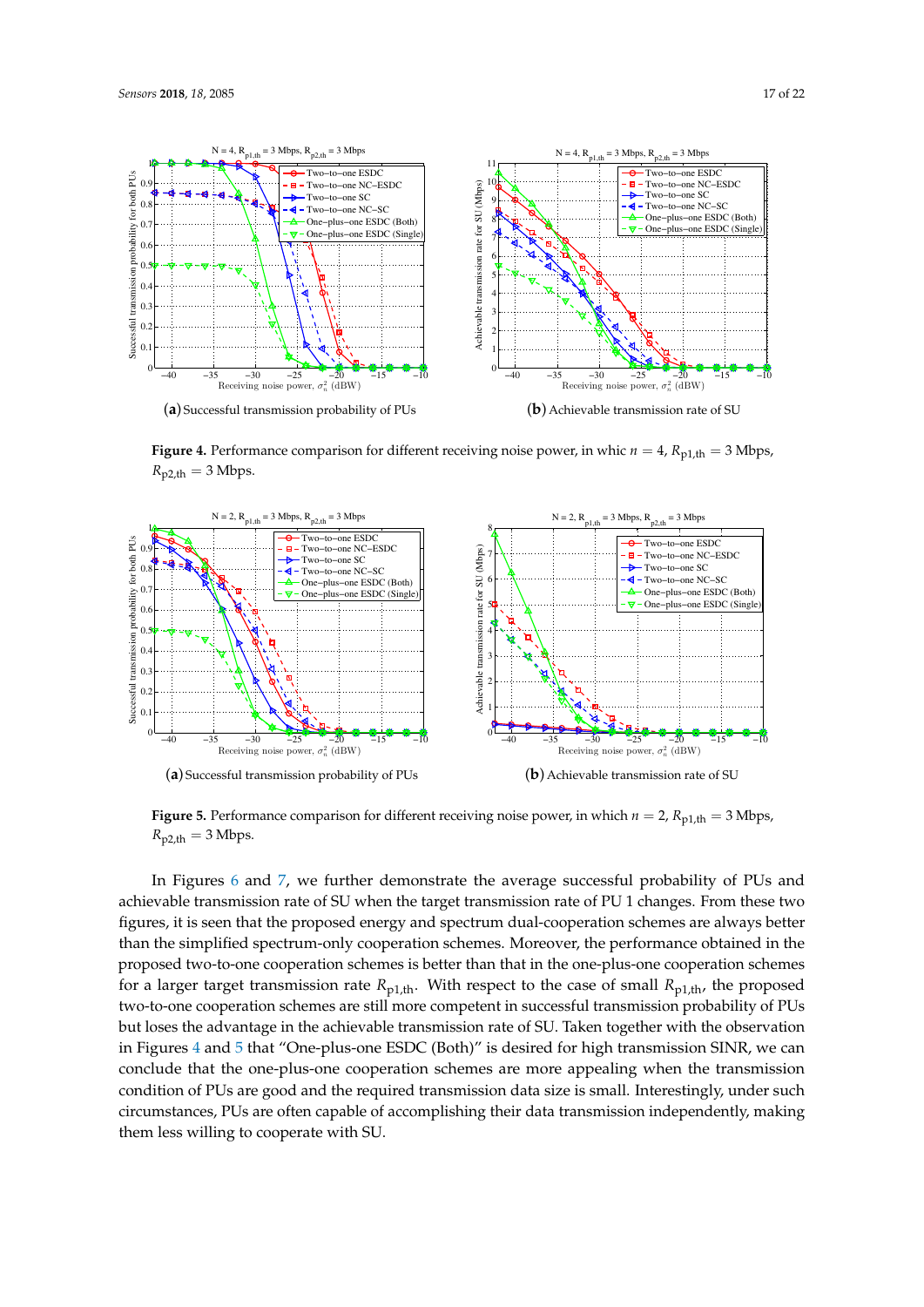<span id="page-17-0"></span>

**Figure 6.** Performance comparison for different target transmission rates of primary user (PU) 1, in which  $n = 4$ ,  $R_{p2,th} = 3$  Mbps,  $\sigma_n^2 = -20$  dBW.

<span id="page-17-1"></span>

**Figure 7.** Performance comparison for different target transmission rates of PU 1, in which *n* = 2,  $R_{\text{p2,th}} = 3 \text{ Mbps}, \sigma_n^2 = -30 \text{ dBW}.$ 

In addition, it is shown in Figure [6](#page-17-0) that, compared with the non-NC-assisted schemes, the NC-assisted schemes perform better when the target transmission rate of PU 1 becomes close to that of PU 2. For instance, for  $2.2 \le R_{p1,th} \le 4$  Mbps, both the achieved successful transmission probability of PUs and the achievable transmission rate of SU in the scheme "Two-to-one NC-ESDC" become higher than those obtained in the scheme "Two-to-one ESDC". This performance gain is further enhanced in Figure [7](#page-17-1) where two antennas are equipped at ST. These results prove the good applicability of NC-assisted schemes for symmetrical primary transmission once more.

Finally, we return back the proposed two-to-one cooperation schemes, and illustrate the relationship between the available battery power *P*<sup>s</sup> and the performance gain brained by energy harvesting at ST, as shown in Figure [8.](#page-18-1) It is clearly shown that the energy and spectrum dual-cooperation schemes are superior to the spectrum-only cooperation schemes, and the performance gain is significantly high when the available battery power at ST is small. For instance, when  $P_{\text{th}} \leq 0.15$  W, the achieved successful transmission probability of PUs and average transmission rate of SU in the scheme "Two-to-one SC" nearly reaches zero. By contrast, the scheme "Two-to-one ESDC" still performs well, and the corresponding successful transmission probability of PUs and average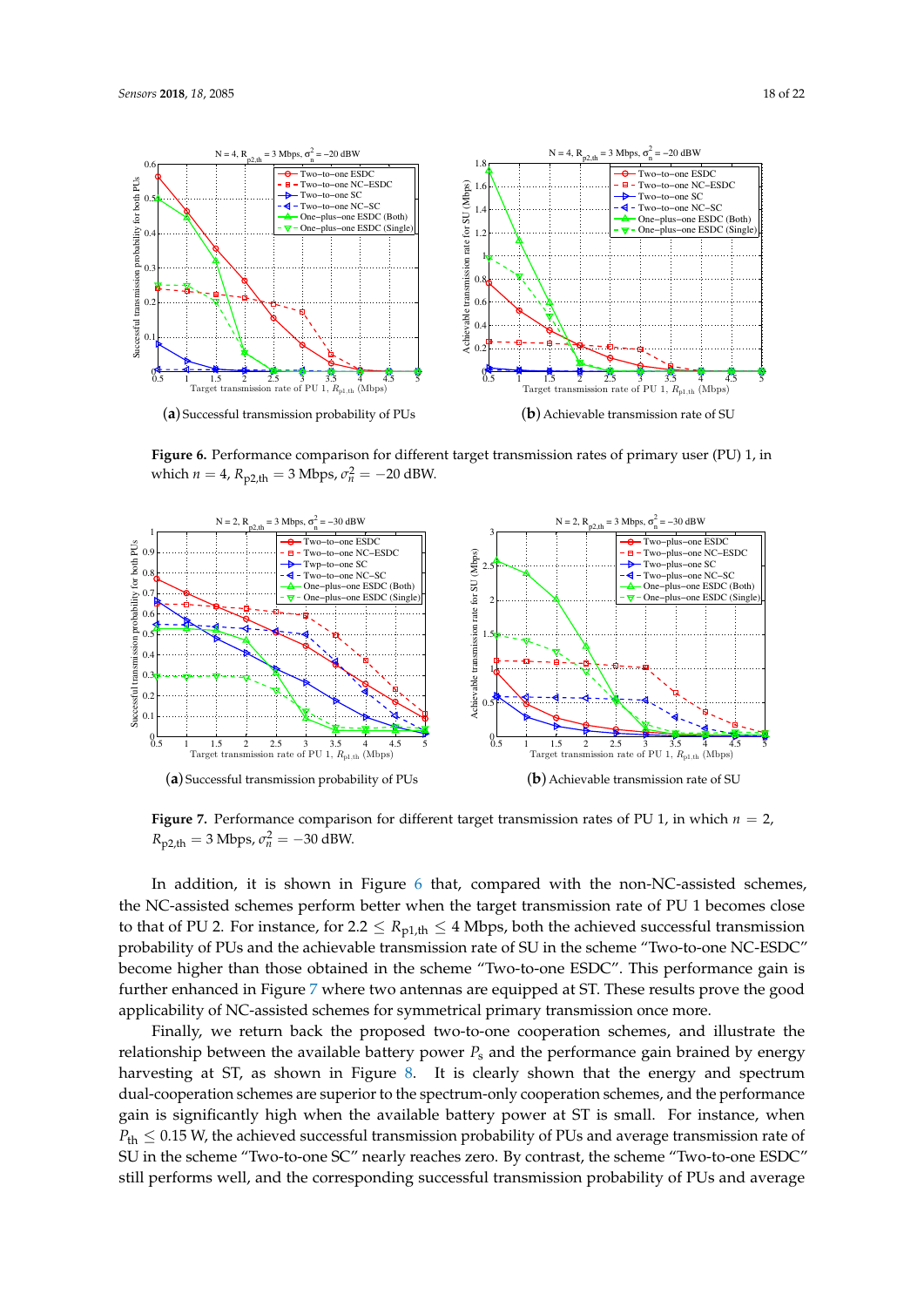transmission rate of SU remain higher than 33% and 0.65 Mbps. Meanwhile, along with the increase of the available battery power at ST, on one hand, the performance gain incurred by energy cooperation degrades accordingly for the successful transmission probability of PUs. Particularly, it is expected that when *P*th becomes higher than some thresholds, the achieved successful transmission probability of PUs becomes saturated for both spectrum-only and energy and spectrum dual-cooperation schemes. On the other hand, the performance gain for achievable transmission rate of SU remains nontrivial, since the harvested energy is always meaningful to improve the data transmission of SU. In addition, by comparing the non-NC-assisted schemes, i.e., the solid red and green curves, and NC-assisted schemes, i.e., the solid blue and purple curves, it is observed that the non-NC-assisted schemes behave better in the case of asymmetrical primary transmission, while the NC-assisted schemes are more competent for the symmetrical primary transmission especially when the battery power at ST is relatively small.

<span id="page-18-1"></span>

**Figure 8.** Performance comparison for different available battery power  $P_{\text{th}}$  at secondary transmitter (ST), in which  $n = 4$  and parameter setting for  $R_{p1,th}$  (Mbps),  $R_{p2,th}$  (Mbps) and  $\sigma_n^2$  (dBW) are denoted as a triple  $(x, y, z)$  shown in the legends.

# <span id="page-18-0"></span>**6. Conclusions**

In this paper, we have investigated the energy and spectrum dual-cooperation scheme for two-to-one cognitive cooperation. Therein, spatial multiplexing is integrated to enable simultaneous data forwarding for PUs and data transmission for SU, and network coding is employed as a complementary solution in the case of small antennas equipped at ST and symmetrical transmission for PUs, through which the resource consumption for PUs' data forwarding is further reduced. For this kind of new cognitive cooperation model, the optimal algorithm design is proposed to acquire the optimal cooperation strategy. In detail, we first derive the minimum feasible PS factor to achieve the maximum performance gain from energy cooperation, and then design the optimal precoding vectors for both PUs' and SU's data transmission by means of the Lagrangian dual method (for non-NC-assisted model) and the SDR method (for NC-assisted model). Simulation results show that the proposed energy and spectrum dual-cooperation schemes significantly outperform the simplified spectrum-only cooperation schemes, and the proposed two-to-one cooperation model is more competent than the existing one-plus-one model for the majority of parameter settings. Moreover, it is also demonstrated that the proposed non-NC-assisted ESDC scheme behaves better in the case of asymmetrical primary transmission and the NC-assisted ESDC scheme is superior for the symmetrical primary transmission, especially when the node size of ST is small with a small number of equipped antennas. That is, these two schemes are complementary to each other, and hence an adaptive mode-switching between these two schemes may be a better choice in practice.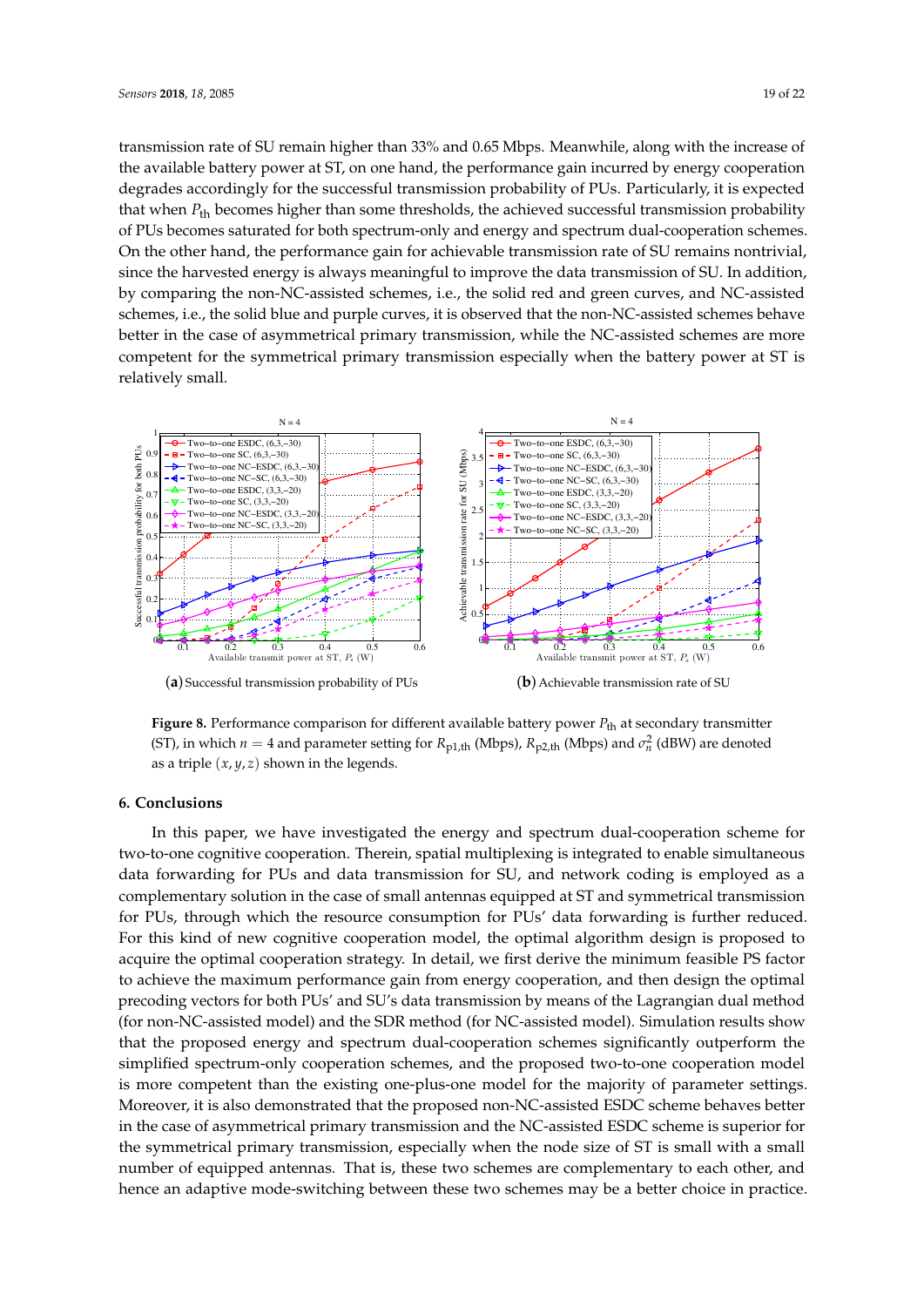However, only a perfect channel model is considered in this paper, and, in our future work, the imperfect channel model based on channel estimation and feedback will be considered to design a more realistic paradigm for energy and spectrum cooperation between PUs and SU.

**Author Contributions:** Z.L. conceived the idea, derived the analytic model, designed the simulation experiments and wrote the draft paper; W.X. supervised the work and helped to write the draft paper; J.W. helped to design the optimization algorithm; T.D. guided to conduct the simulation experiments; J.W., T.D. and H.Q. contributed to revising the paper.

**Funding:** This research was funded by the National Natural Science Foundation of China, grant numbers 61771066, 61561014 and 61629101; and the 2017 Open Research Fund of Key Laboratory of Cognitive Radio and Information Processing, Ministry of Education, Guilin University of Electronic Technology, grant number CRKL170202; and the CASC Scientific and Technological Innovative Research and Design Projects.

**Conflicts of Interest:** The authors declare no conflict of interest.

#### <span id="page-19-0"></span>**Appendix A. Proof of Theorem 1**

For problem  $\mathcal{F}_{2,\text{Relax}}^{\text{NC}}$ , define Lagrange multipliers  $\lambda_i$ ,  $i = 1, 2, 3$ , and the Lagrange function is

$$
\mathcal{L} = \sum_{i=1,2} \lambda_i z_p \sigma_p^2 + \lambda_3 z_s \sigma_s^2 + \text{Tr}[\mathbf{T}_1 \mathbf{W}_1] + \text{Tr}[\mathbf{T}_2 \mathbf{W}_2], \tag{A1}
$$

$$
\mathbf{T}_1 = \mathbf{I} - \sum_{i=1,2} \lambda_i \mathbf{h}_{s,pi} \mathbf{h}_{s,pi}^H + \lambda_3 z_s \mathbf{h}_{s,s} \mathbf{h}_{s,s}^H
$$
 (A2)

$$
\mathbf{T}_2 = \mathbf{I} + \sum_{i=1,2} \lambda_i z_p \mathbf{h}_{s,pi} \mathbf{h}_{s,pi}^H - \lambda_3 \mathbf{h}_{s,s} \mathbf{h}_{s,s}^H.
$$
 (A3)

Let  $W_i^*$ , *i* = 1, 2 and  $\lambda_i^*$ , *i* = 1, 2, 3 denote the optimal primary solution and dual solution, respectively. Then, according to KKT condition, one can obtain that  $T_i^{\star}W_i^{\star} = 0$ . That is,

$$
(\mathbf{I} + \lambda_3^{\star} z_s \mathbf{h}_{s,s} \mathbf{h}_{s,s}^H) \mathbf{W}_1^{\star} = \sum_{i=1,2} \lambda_i^{\star} \mathbf{h}_{s,pi} \mathbf{h}_{s,pi}^H \mathbf{W}_1^{\star},
$$
(A4)

$$
(\mathbf{I} + \sum_{i=1,2} \lambda_i z_p \mathbf{h}_{s,pi} \mathbf{h}_{s,pi}^H) \mathbf{W}_2^{\star} = \lambda_3 \mathbf{h}_{s,s} \mathbf{h}_{s,s}^H \mathbf{W}_2^{\star}.
$$
 (A5)

 $\text{Because } \text{Rank}[\textbf{I}+\lambda_3^{\star}z_{\text{s}}\textbf{h}_{\text{s,s}}\textbf{h}_{\text{s,s}}^H]=N \text{ and } \text{Rank}[\textbf{I}+\sum_{i=1,2}\lambda_i z_{\text{p}}\textbf{h}_{\text{s,p}i}\textbf{h}_{\text{s,p}i}^H]=N, \text{ we have}$ 

$$
Rank[\mathbf{W}_{1}^{\star}] = Rank[(\mathbf{I} + \lambda_{3}^{*}z_{s}\mathbf{h}_{s,s}\mathbf{h}_{s,s}^{H})\mathbf{W}_{1}^{\star}]
$$
\n
$$
= Rank[\sum_{i=1,2} \lambda_{i}^{*}\mathbf{h}_{s,pi}\mathbf{h}_{s,pi}^{H}\mathbf{W}_{1}^{\star}]
$$
\n
$$
\leq Rank[\sum_{i=1,2} \lambda_{i}^{*}\mathbf{h}_{s,pi}\mathbf{h}_{s,pi}^{H}],
$$
\n
$$
\leq 2
$$
\n
$$
Rank[\mathbf{W}_{2}^{\star}] = Rank[(\mathbf{I} + \sum_{i=1,2} \lambda_{i}z_{p}\mathbf{h}_{s,pi}\mathbf{h}_{s,pi}^{H})\mathbf{W}_{2}^{\star}]
$$
\n
$$
= Rank[\lambda_{3}\mathbf{h}_{s,s}\mathbf{h}_{s,s}^{H}\mathbf{W}_{2}^{\star}]
$$
\n
$$
\leq Rank[\lambda_{3}\mathbf{h}_{s,s}\mathbf{h}_{s,s}^{H}]\n\leq 1.
$$
\n(A7)

Obviously, Rank $[W_2^{\star}] = 0$  cannot satisfy the minimum rate constraint of SU. Therefore, Rank $[W_1^{\star}] \leq$ 2 and Rank $\left[\mathbf{W}_{2}^{\star}\right]=1$ .

Moreover, according to the conclusion of *Lemma 3.1* in [\[36\]](#page-21-14), it is shown that there is at least one optimal solution satisfy

$$
Rank[\mathbf{W}_1^{\star}]^2 + Rank[\mathbf{W}_2^{\star}]^2 \le 3. \tag{A8}
$$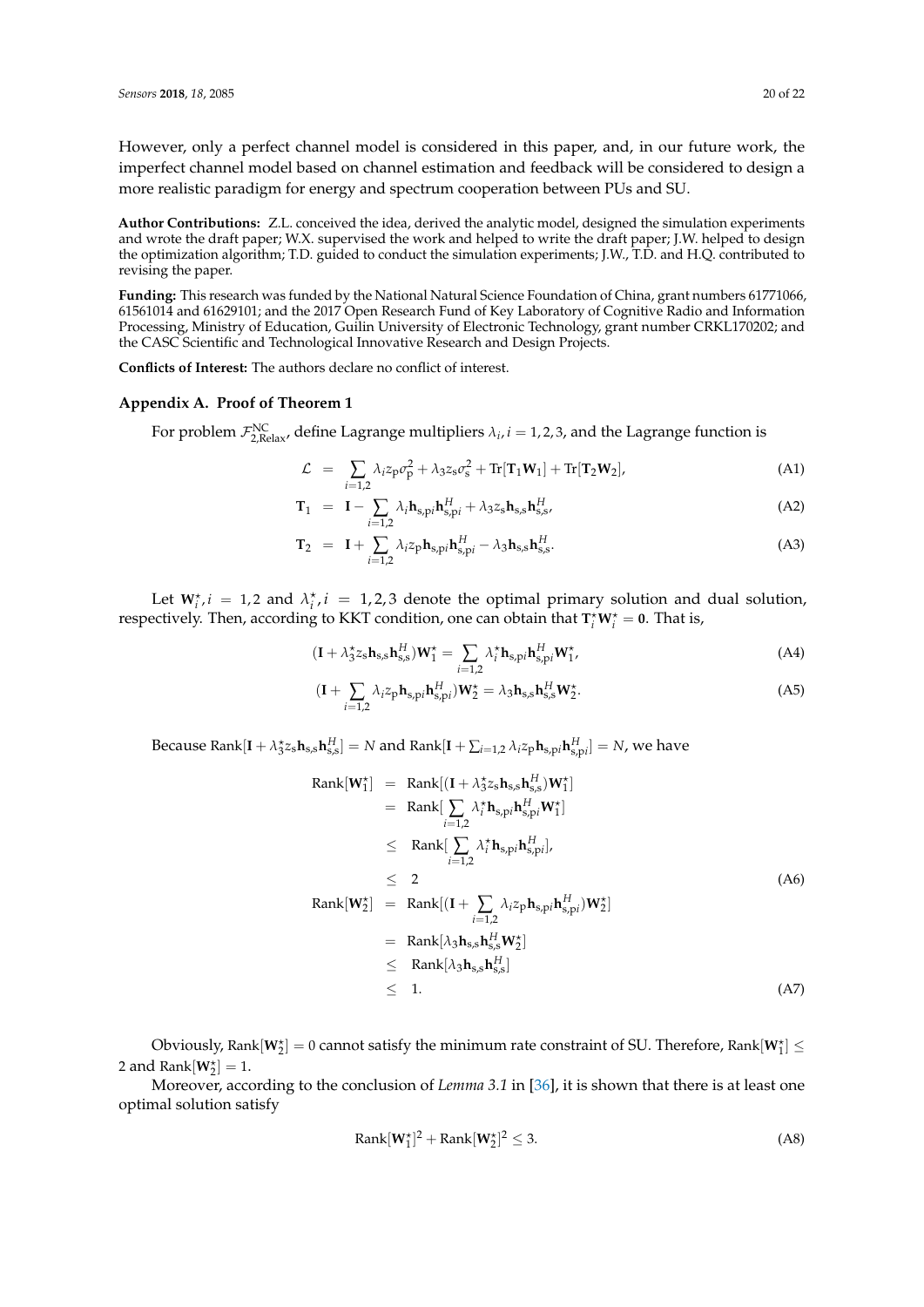That is to say, there must be one optimal solution that satisfies  $Rank[W_1^{\star}] \leq 1$ . Similarly, Rank $[W_1^*] = 0$  makes no sense, and, thus, there is at least one optimal solution  $W_2^*$  that satisfies  $Rank[W_2^{\star}] = 1.$ 

Until now, *Theorem [1](#page-12-0)* is proved.

# **References**

- <span id="page-20-0"></span>1. Hu, R.Q.; Qian, Y. An energy efficient and spectrum efficient wireless heterogeneous network framework for 5G systems. *IEEE Commun. Mag.* **2014**, *52*, 94–101. [\[CrossRef\]](http://dx.doi.org/10.1109/MCOM.2014.6815898)
- 2. Lin, C.C.; Deng, D.J.; Chen, Z.Y.; Chen, K.C. Key design of driving industry 4.0: Joint energy-efficient deployment and scheduling in group-based industrial wireless sensor networks. *IEEE Commun. Mag.* **2016**, *54*, 46–52. [\[CrossRef\]](http://dx.doi.org/10.1109/MCOM.2016.7588228)
- <span id="page-20-1"></span>3. Xu, J.; Duan, L.; Zhang, R. Cost-aware green cellular networks with energy and communication cooperation. *IEEE Commun. Mag.* **2015**, *53*, 257–263. [\[CrossRef\]](http://dx.doi.org/10.1109/MCOM.2015.7105673)
- <span id="page-20-2"></span>4. Abouelseoud, M.; Nosratinia, A. Opportunistic Wireless Relay Networks: Diversity-Multiplexing Tradeoff. *IEEE Trans. Inf. Theory* **2011**, *57*, 6514–6538. [\[CrossRef\]](http://dx.doi.org/10.1109/TIT.2011.2165153)
- <span id="page-20-3"></span>5. Vassaki, S.; Poulakis, M.I.; Panagopoulos, A.D. State-based potential power allocation game in a cooperative multiuser network. *IET Commun.* **2016**, *10*, 1320–1328. [\[CrossRef\]](http://dx.doi.org/10.1049/iet-com.2015.0942)
- <span id="page-20-4"></span>6. Varan, B.; Yener, A. Incentivizing Signal and Energy Cooperation in Wireless Networks. *IEEE J. Sel. Areas Commun.* **2015**, *33*, 2554–2566. [\[CrossRef\]](http://dx.doi.org/10.1109/JSAC.2015.2481279)
- <span id="page-20-5"></span>7. Mitola, J.; Maguire, G.Q. Cognitive radio: Making software radios more personal. *IEEE Pers. Commun.* **1999**, *6*, 13–18. [\[CrossRef\]](http://dx.doi.org/10.1109/98.788210)
- <span id="page-20-6"></span>8. Peha, J.M. Sharing Spectrum Through Spectrum Policy Reform and Cognitive Radio. *Proc. IEEE* **2009**, *97*, 708–719. [\[CrossRef\]](http://dx.doi.org/10.1109/JPROC.2009.2013033)
- 9. Duy, T.T.; Alexandropoulos, G.C.; Tung, V.T.; Son, V.N.; Duong, T.Q. Outage performance of cognitive cooperative networks with relay selection over double-Rayleigh fading channels. *IET Commun.* **2016**, *10*, 57–64. [\[CrossRef\]](http://dx.doi.org/10.1049/iet-com.2015.0236)
- <span id="page-20-7"></span>10. Xu, D.; Gao, Y.; Yang, C.; Yao, Y.; Xia, B. Performance Analysis of Opportunistic Cooperation Schemes in Cognitive Radio Networks. *IEEE Trans. Veh. Technol.* **2018**, *67*, 3658–3662. [\[CrossRef\]](http://dx.doi.org/10.1109/TVT.2017.2779164)
- <span id="page-20-8"></span>11. Shannon, C.E. A mathematical theory of communication. *Bell Syst. Tech. J.* **1948**, *27*, 623–656. [\[CrossRef\]](http://dx.doi.org/10.1002/j.1538-7305.1948.tb00917.x)
- <span id="page-20-9"></span>12. Gurakan, B.; Ozel, O.; Ulukus, S. Optimal Energy and Data Routing in Networks with Energy Cooperation. *IEEE Trans. Wirel. Commun.* **2016**, *15*, 857–870. [\[CrossRef\]](http://dx.doi.org/10.1109/TWC.2015.2479626)
- <span id="page-20-10"></span>13. Xu, J.; Zhang, R. CoMP Meets Smart Grid: A New Communication and Energy Cooperation Paradigm. *IEEE Trans. Veh. Technol.* **2015**, *64*, 2476–2488. [\[CrossRef\]](http://dx.doi.org/10.1109/TVT.2014.2345415)
- <span id="page-20-11"></span>14. Huang, K.; Lau, V.K.N. Enabling Wireless Power Transfer in Cellular Networks: Architecture, Modeling and Deployment. *IEEE Trans. Wirel. Commun.* **2014**, *13*, 902–912. [\[CrossRef\]](http://dx.doi.org/10.1109/TWC.2013.122313.130727)
- <span id="page-20-12"></span>15. Zheng, G.; Ho, Z.; Jorswieck, E.A.; Ottersten, B. Information and Energy Cooperation in Cognitive Radio Networks. *IEEE Trans. Signal Process.* **2014**, *62*, 2290–2303. [\[CrossRef\]](http://dx.doi.org/10.1109/TSP.2014.2310433)
- <span id="page-20-13"></span>16. Gao, Q.; Jing, T.; Xing, X.; Cheng, X.; Huo, Y.; Chen, D. Simultaneous energy and information cooperation in MIMO cooperative cognitive radio systems. In Proceedings of the 2015 IEEE Wireless Communications and Networking Conference (WCNC), New Orleans, LA, USA, 9–12 March 2015; pp. 351–356.
- <span id="page-20-14"></span>17. Ulukus, S.; Yener, A.; Erkip, E.; Simeone, O.; Zorzi, M.; Grover, P.; Huang, K. Energy Harvesting Wireless Communications: A Review of Recent Advances. *IEEE J. Sel. Areas Commun.* **2015**, *33*, 360–381. [\[CrossRef\]](http://dx.doi.org/10.1109/JSAC.2015.2391531)
- <span id="page-20-15"></span>18. Zhang, R.; Yang, L.L.; Hanzo, L. Energy Pattern Aided Simultaneous Wireless Information and Power Transfer. *IEEE J. Sel. Areas Commun.* **2015**, *33*, 1492–1504. [\[CrossRef\]](http://dx.doi.org/10.1109/JSAC.2015.2391551)
- <span id="page-20-16"></span>19. Liu, L.; Zhang, R.; Chua, K.C. Wireless Information and Power Transfer: A Dynamic Power Splitting Approach. *IEEE Trans. Commun.* **2013**, *61*, 3990–4001. [\[CrossRef\]](http://dx.doi.org/10.1109/TCOMM.2013.071813.130105)
- <span id="page-20-17"></span>20. Liu, Z.; Xu, W.; Li, S.; Lu, X.; Lin, J. Power and spectrum allocation for network coded primary-secondary cooperation in cognitive radio networks. In Proceedings of the 2014 IEEE Globecom Workshops (GC Wkshps), Austin, TX, USA, 8–12 Decemeber 2014; pp. 845–850.
- <span id="page-20-18"></span>21. Liu, Z.; Xu, W.; Li, S.; Lin, J. Network-coded primary-secondary cooperation in OFDM-based cognitive multicast networks. *EURASIP J. Wirel. Commun. Netw.* **2015**, *2015*, 144. [\[CrossRef\]](http://dx.doi.org/10.1186/s13638-015-0367-5)